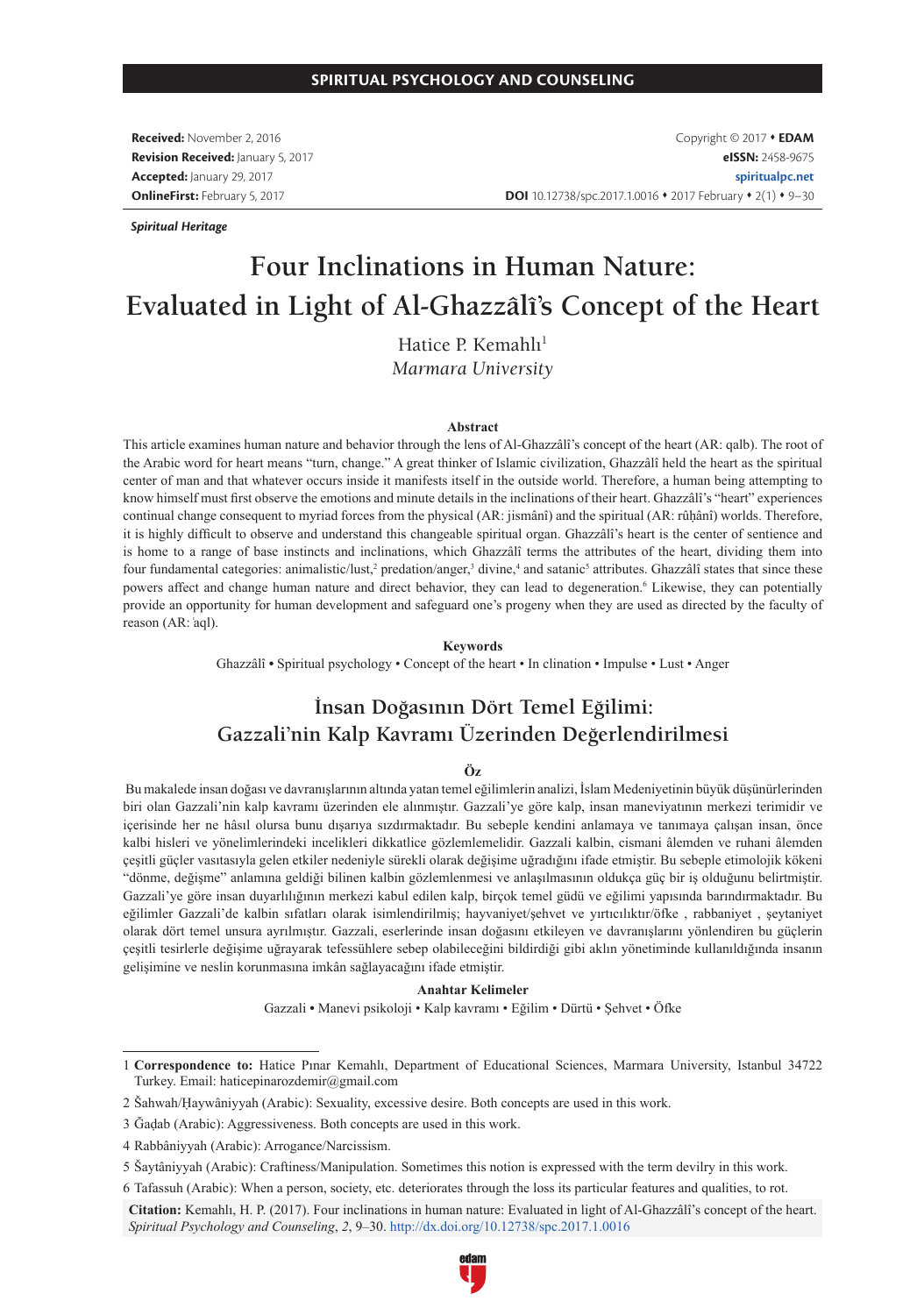Behavioral science is a branch of science affected by scientific findings, historical developments, and philosophical currents (Karaırmak, 2004). Beginning in the period of enlightenment following the dark ages in the  $17<sup>th</sup>$  and  $18<sup>th</sup>$  centuries, Western science and culture began focusing on opening the hidden doors of the human mind using rational methods. Not only was this very effort to obtain perfect knowledge and the rise of psychological theories founded on a positivist paradigm using a reductionist approach to reach objectivity and in which understanding took up the generalization of findings dominant centuries prior to the European enlightenment, so too were a variety of recommendations on the makeup and behaviors of human beings made centuries prior to this specific period by thinkers living in different geographical areas. At the beginning of the 20<sup>th</sup> century, the rising postmodern understanding began to offer significant objections to the fundamental presumptions held by the exponents of modernist thought, thereby offering an alternative to the previously dominant positivist paradigm (Yıldırım & Şimşek, 2011). This began a transformation from a single truth to multiple realities, from individual knowledge to the mutual construction of knowledge, from a world analyzed objectively to a world constructed communally, and from a language seen as the carrier of knowledge to a language constructing local truths (Gergen & Collage, 2001). This new paradigm made apparent not only the need for the universality of both the zeitgeist's<sup>7</sup> (Schultz & Schultz, 2007) and socio-psychological theories developed under the influence of a dominant culture context to be questioned, but also the need for alternative discourses to be brought to the scientific stage. Therefore, this study creates a platform to discuss new concepts and theories of people with similar psycho-social dynamics within their own system of values by exploring Ghazzâlî's analyzes on the makeup of human beings and his recommendations related to their behaviors, as he is a philosopher from within the Eastern–Islamic thought system offering alternative discourse on such issues.

# **Ghazzâlî's Life**

Ghazzâlî is undoubtedly one of most noteworthy Islamic thinkers to have appeared within the more than 14 centuries' worth of Islamic thought and ideas. Ghazzâlî was born in 450AH/1058AD in Tûs, a city located in the northeastern part of present-day Iran (Haque, 2004). His father, Muhammad, who worked as a wool spinner, was interested in and maintained relations with scholars of his era and individuals who strove to continue the thriving sûfî tradition (Uludağ, 2000). He entrusted Ghazzâlî to one of his close sûfî friends just before dying so that he might not be deprived of an education. Ghazzâlî spent his childhood and adolescence in the cities of Tûs, Gorgan, and Nishapur receiving a religious education in a wide variety of areas from distinguished scholars of his time. His teacher in Nishapur stated that "Ghazzâlî is

<sup>7</sup> Zeitgeist (German): The way of thinking and feeling of a specific period (Schultz & Schultz).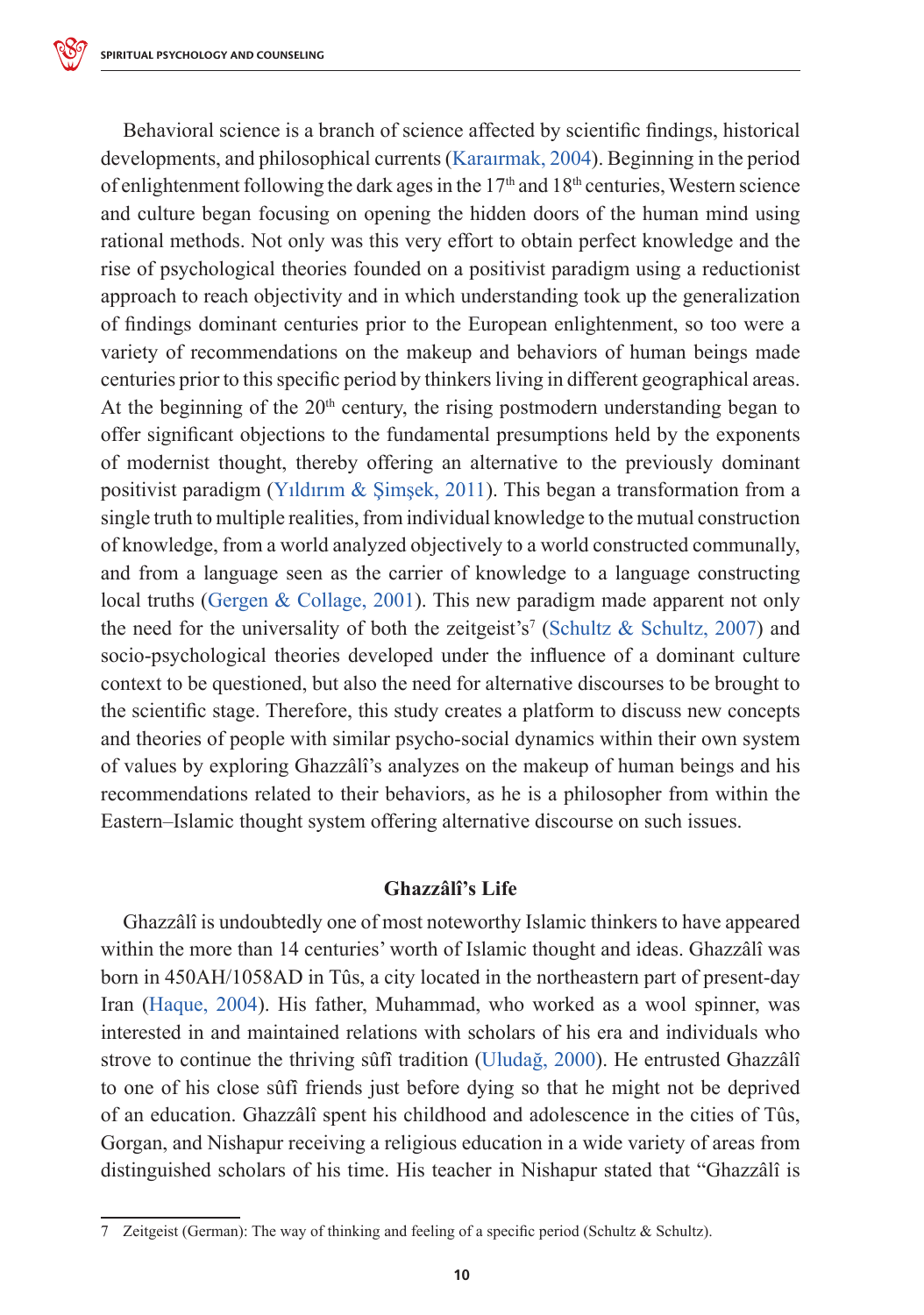a deep sea" (Orman, 2000). As a result of his high achievement, keen insight, and ability to comprehend and master difficult issues, he caught the attention and won the favor of top state officials in a short amount of time and was appointed as the head professorship at Al-Nizamiyyah Madrasah of Baghdad (Watt, 1963). His work here, the lessons he taught, and the works he wrote raised him to the peak of his success, rendering the most famous scholar of his era (Attaran, 2015).

Despite the fame and success that he had attained at such a young age, Ghazzâlî left his position and Baghdad altogether to research true knowledge. During his near 10-year life of seclusion<sup>8</sup> during which period he also performed the Hajj pilgrimage (Watt, 1963), Ghazzâlî advanced in the field of Sufism/mysticism (AR: tasawwuf) (Orman, 2000) and wrote his most well-known and greatest work, *Ihyâ'u Ulûmi'd-Dîn*  (*Revival of Religious Sciences*). Later, at the request of top state officials, he returned to Nishapur, where he busied himself with education and scientific pursuits; yet his time in Nishapur ended shortly thereafter (Nakamura, 2001). Yearning for a return to a life of seclusion, he finally left his position in official education and returned to his city of birth, Tûs, where he had a madrasah constructed next to his house to teach Islamic jurisprudence (AR: fiqh) and sufiyyah.<sup>9</sup> Spending the final period of his life teaching, organizing discussion circles, reading the Qur'ân, occupying himself with *ḥadîth* knowledge, and worshiping God (Çağrıcı, 1996), Ghazzâlî died in 1111 AD and was buried in a graveyard in the town of Taberan in Tûs (Hozien, 2011)

Dedicating his life to learning and teaching, Ghazzâlî's works on such religious sciences of Islamic jurisprudence (AR: fiqh), discourse (AR: kalâm), philosophy, politics, mysticism (AR: taṣawwuf), morality, and rational knowledge (Fahri, 2008) are among the more prominent works in the history of science and thought (Attaran, 2015). Undoubtedly, analyzing the value and of quality of man holds an important place in Ghazzâlî's mind. According to him, human beings are endowed with a range of tools representing every single step from the lowest to the highest rank in the entire hierarchy of existence. By using these abilities in an appropriate and measured manner, man is able to attain a distinguished place among all that exists (Haque, 2004), due to his spiritually transcendental nature in comparison to other beings. One of the secrets to Ghazzâlî's continued prominence in the field of knowledge spanning from ancient history until today is undoubtedly due to that he does not neglect man's spiritual dimension and psychological makeup in his works (Çağrıcı, 2013).

<sup>8</sup> İnziwâ (Arabic): Deliberately staying away from worldly affairs in order to reach a level of spiritual maturity, the process of retiring to an isolated corner away from other human beings (Akay, 2004).

<sup>9</sup> Ṣûfiyyah: Name of a specific Islamic/Sufi mystical order [the name given to a group engaged in Sufi-related knowledge] (Uludağ, 2002).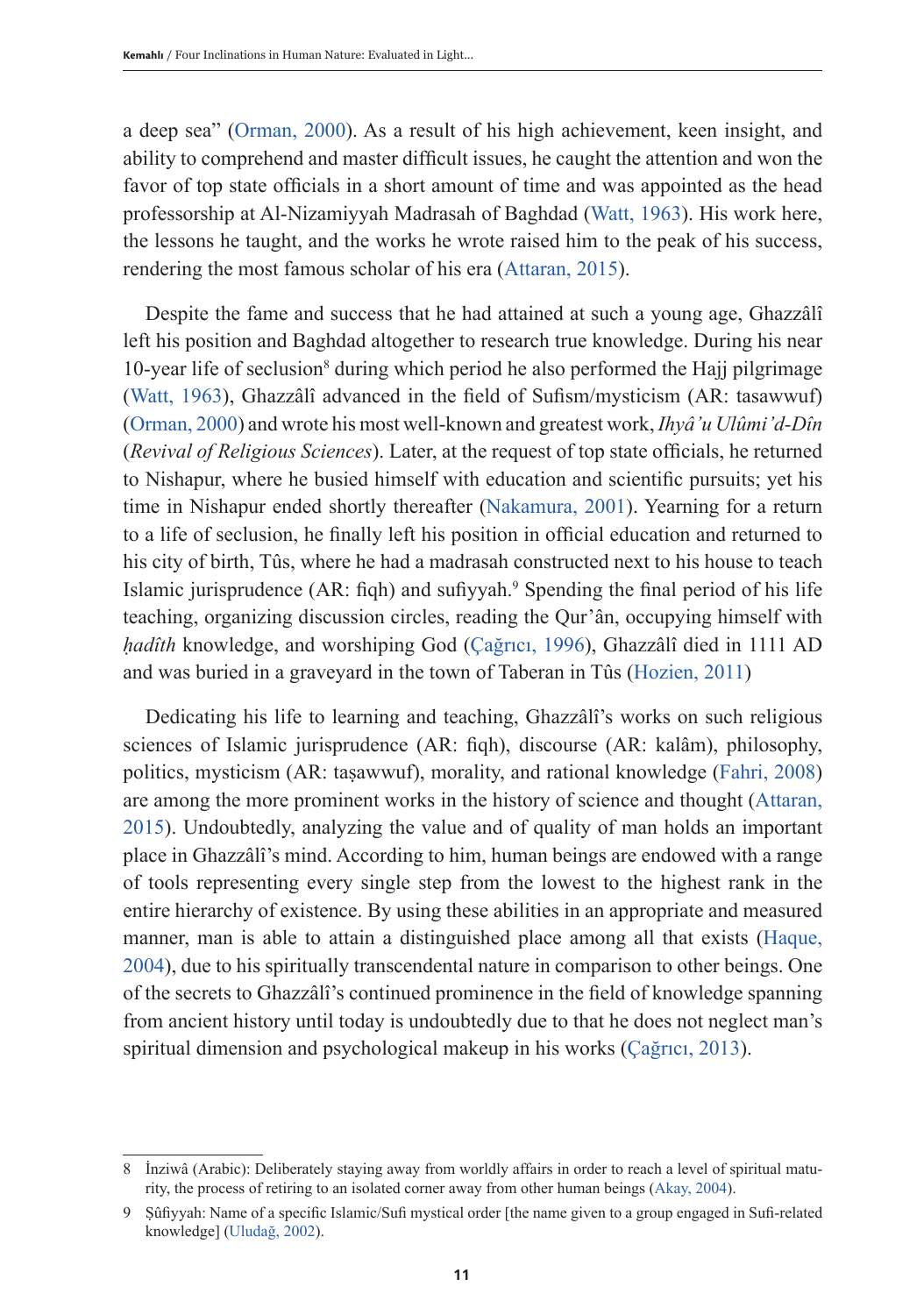# **Ghazzâlî's Concept of the Heart**

Ghazzâlî holds that man consists of two things (Ghazzâlî, trans. 2004). The first is our apparent (AR: ẓâhirî) form, our body, whereas the second is our spiritual side, which consists of our character (Langulung, 2002). Taking man as a whole, the most important concept that Ghazzâlî emphasizes while explaining the nature of man is his spiritual (AR: maʿnawî) dimension, for it contains man's psychological dynamics (Othman, 2014). Ghazzâlî analyzes man's spiritual dimension in the context of the "heart" (qalb), "soul/inner self" (rûḥ), "desire-natura/ego" (nafs), and "intellect/mind" (ʿaql) (Ghazzâlî, trans. 2004; Haque, 2004; Haque & Mohamed, 2009; Othman, 2016; Skinner, 2010). However, the differences in meaning and the details of the limits of the concepts composing our spiritual aspect are not clearly stated in the section "*ʿAjâʾib'il-qalb*" (Peculiarities of the Heart) of his work, *Iḥya'u ʿUlûmi'd-dîn*, which instead emphasizes the importance of knowing their functions and qualities (Ghazzâlî, trans. 1994).

In his explanation of man's spiritual makeup, Ghazzâlî evaluates the heart as being a superior organ that encompasses all the other concepts, rendering it the key concept (Haque, 2004). Man's heart, in its most apparent meaning, in a biophysiological sense, carries great importance in its being the organ that circulates blood (Ghazzâlî, trans. 1994; Shah, 2015). Likening it to the light emitted from a lamp (Akçay, 2005), the heart is described as the place where the *rûḥ* settles (Ames, 2013), which in psychological literature is conceptualized as the *soul* (Sherif, 1975). The soul changes, develops, and transforms the ego, and can also be defined as the inner self (Skinner, 2010). According to Ghazzâlî, the heart is the soul's realm (Akçay, 2005). In a concrete sense, just as this heart is found in human beings, so too is it found in animals, and even in the dead. In its second meaning however, the heart indicates an intangible organ invisible to the eyes that has a permanent relation to its bio-physiological side (Shah, 2015). And according to Ghazzâlî, it is this heart, in this spiritual/psychological sense that is the very essence of human beings (Othman, 2014). In his works, Ghazzâlî sometimes even prefers to use the term *self* for the concept of the heart (Umaruddin, 2003).

 Ghazzâlî did not attempt to examine the heart in a biological sense, stating that this was a matter related to the medical sciences. Likening the fine link between the heart's biological and psychological aspects to the relation between an object and its colors or to a captain and his ship, Ghazzâlî explains his understanding of the heart's makeup and its inclinations using a variety of examples (Ghazzâlî, trans. 1994).

According to Ghazzâlî, the heart is the most important faculty in pursuing knowledge, comprehending the subtleties of the tangible world (AR: ʿâlemu'š-šahâdah), and researching reality (Çağrıcı, 2013). Possessing properties of the spiritual world (AR: ʿâlemu'l-ğayb), the heart is a spiritual core (AR: jawhar) specially created by Allâh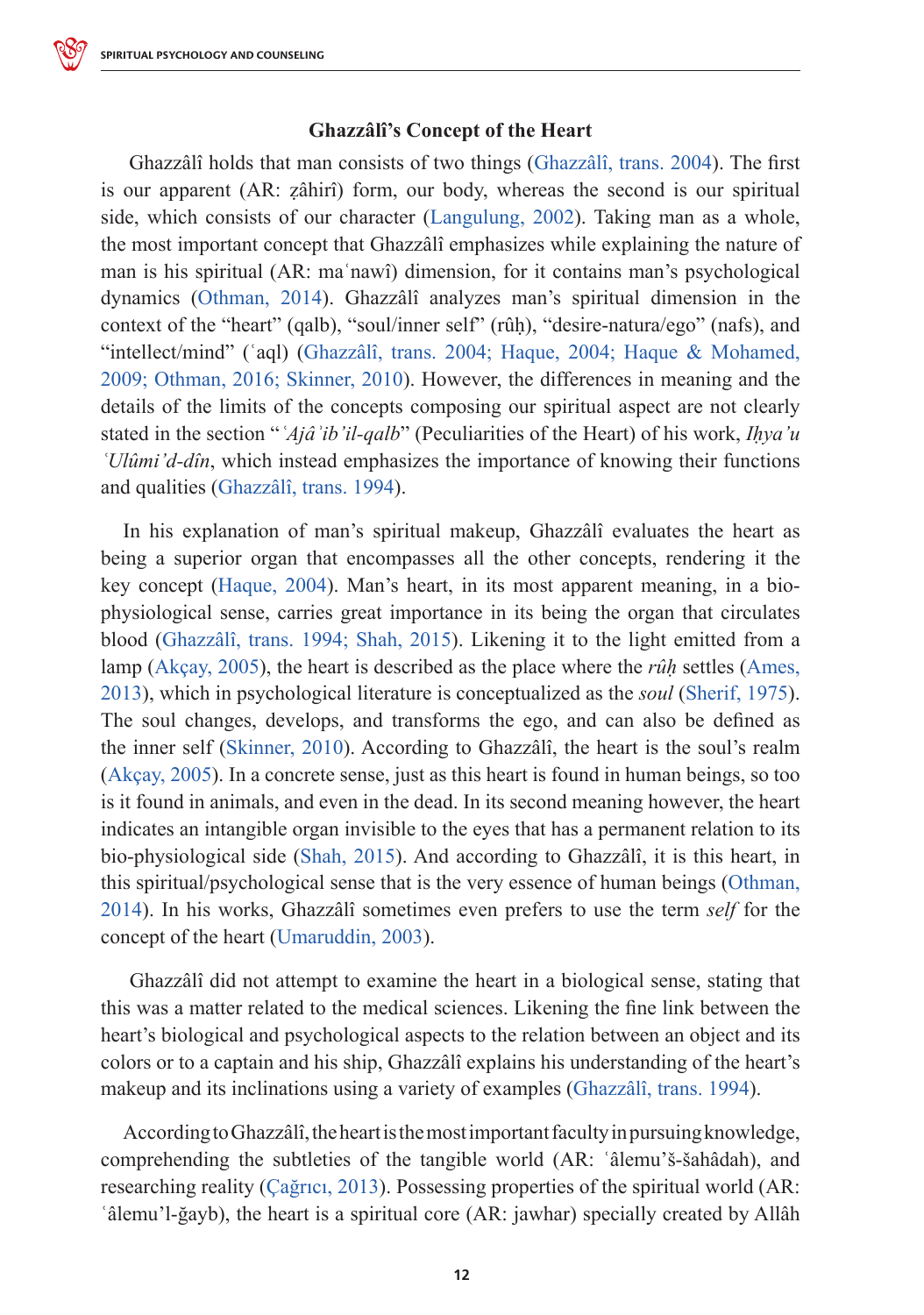(swt). For it is by means of the heart and its qualities and abilities that man may attain his superior position among all beings (Sherif, 1975). Ghazzâlî explains that man's faculty of reason (AR: ʿaql), which is used to increase humanity's value and which is described as distinguishing man from other beings, is located in the heart (Umaruddin, 2003). Ghazzâlî viewed man's faculty of reason as a filter safeguarding him from the harmful thoughts of his environment and nature as well as from his own harmful impulses (Ghazzâlî, trans. 2004). Moreover, man's faculty of reason is the director of the mechanism that made decisions concerning his behaviors and preferences. Ghazzâlî grouped this spiritual faculty (AR: laṭîfah) qualitatively, rated it according to its functions (Erdem, 2011), and sometimes considered it as an aspect of man's heart that performed regulatory functions (Haque, 2004).

Ghazzâlî held that it was the heart that experienced such feelings ranging from happiness to hopelessness as a result of whether the possessor of the heart performed or did not perform those actions for which he had been made responsible (Çağrıcı, 2013). While explaining the importance of the heart in his work *Minhaj'ul-ʿâbidîn*<sup>10</sup> (trans. 2007), Ghazzâlî emphasizes that the heart is expressly different than other organs. His statement "I considered the state of the heart and saw five peculiarities not found in other organs," (p. 128) touches on the points described below.

According to Ghazzâlî, it is in the heart that two opposing poles, these being man's actions and thoughts, lie, stating that it is in the heart that the clash between doing and abstaining from an action takes place. As such, the heart finds itself in a strategic position where the inclinations found within it collide. Ghazzâlî informs us that since the heart is open to stimuli from both within and without it, both harmful thoughts and creative ideas encroach on and affect it. Describing the heart as being more energetic than a boiling cauldron atop a fire, Ghazzâlî states that the fact that the thoughts, feelings, and inclinations inside the heart change so rapidly reflects on a person's behaviors. Ghazzâlî also states that since the various potential spiritual sicknesses resulting from changes in the impulses, fruitless ideas, and delusions (AR: awhâm) experienced in the heart are both intangible and invisible to the physical eye, it is not only difficult to treat them, but also to diagnose them. As such, he asserts that the heart can only be successfully treated by spending a long period of time and a great deal of effort on it.

In explaining the above-mentioned attributes of the heart, Ghazzâlî emphasizes the importance of constructing a model in the reader's mind using a variety of metaphors and symbolic language (Ames, 2013; Watt, 2000). A few examples on the state and condition of the heart from his work *Kimiya-i Saʿâdah*<sup>11</sup> (trans. 2000) are presented below:

<sup>10</sup> Eng: Path of the Servant

<sup>11</sup> Eng: Alchemy of Happiness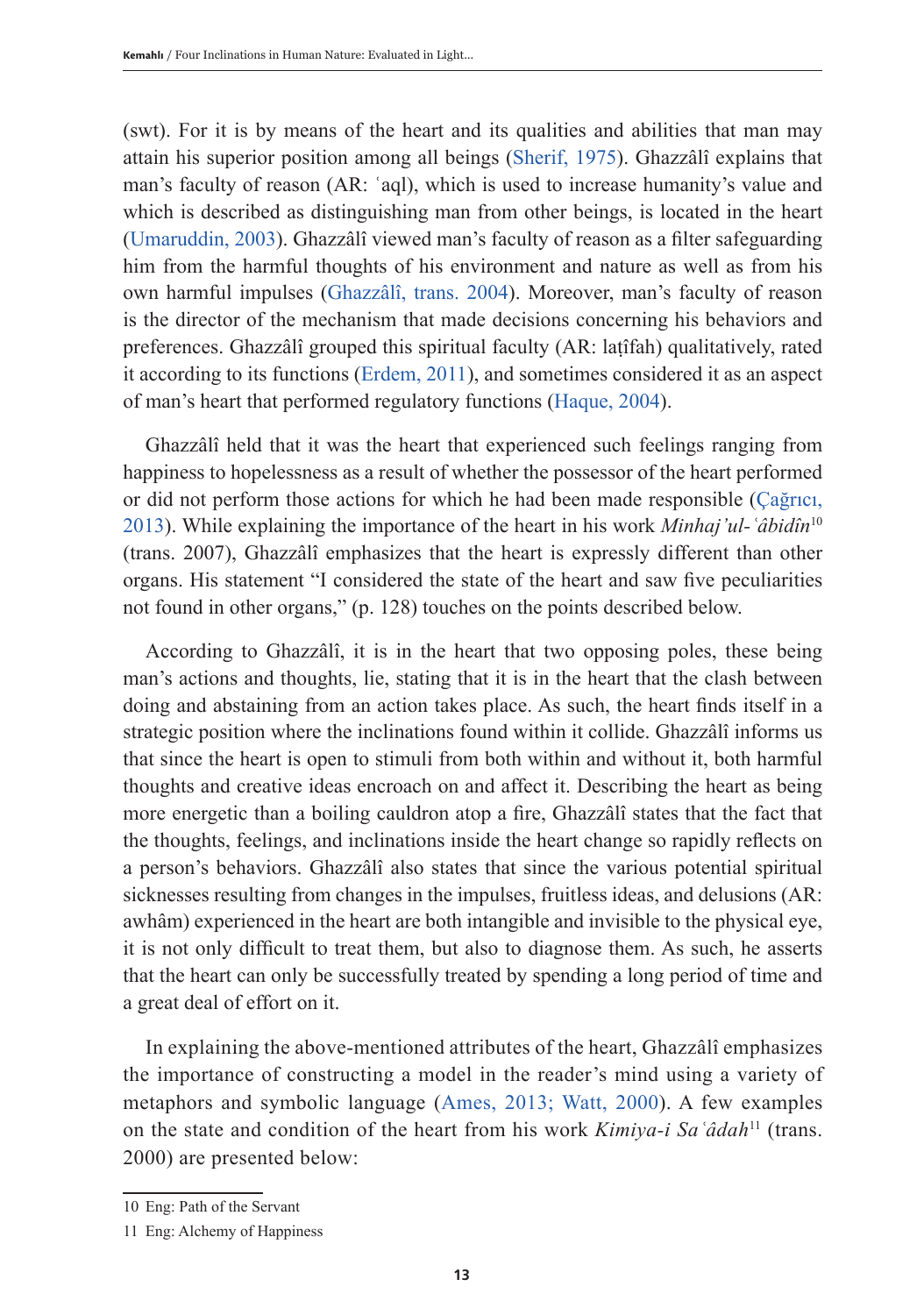"The heart is like the sultan of a city, and the body is the city. The hands, feed, and other organs are the city's artisans, the heart's inclinations are its officials, and one's faculty of reason, endowed with knowledge and will, is the sultan's vizier" (p. 18).

"The five senses as well as one's faculties of imagination (AR: khayâl), illation (AR: wahm), memory, the mind's eye (AR: takhayyul), sympathy, and cognition (AR: idrâk) are the body's soldiers. Located in the brain, each one of these faculties has its own particular duty. These internal and external soldiers are at the heart's command. The tongue speaks and the hand moves as soon as they are commanded to do so" (p. 16).

"The sultan has need of these faculties because it is only with them that his domain may be managed effectively. In short, in order for these jobs to be performed, there must be a close link between the heart and the body" (p. 18).

"… however, in the event that the officials fail to perform their duties in a proper manner, the domain will fall into disorder, thereby resulting in the sultan falling into despair" (p. 18).

# **Changes of the Heart According to Ghazzâlî**

Emphasizing that the Arabic word for heart (qalb) is derived from the etymological root meaning "to turn/to change," Ghazzâlî states that it is impossible for the heart to remain unaffected by influences assailing it from both the physical and spiritual realms. Ghazzâlî explains in *Iḥya'u ʿUlûmi'd-dîn* (trans. 1994) that due to its being permanently open to internal and external influences, the heart, with its various inclinations, is open to change.

"The heart may be resembled either to a dome through whose doors its many states (AR: ahwâl) seep inward, to a target being shot by arrows from all sides, or to a set of mirrors that infinitely reflects an image placed in front of it" (p. 2241).

Ghazzâlî explains that man is completely surrounded by a myriad of physical and spiritual beings (Haque, 2004) able to enter into his heart through the facets of his temperament (AR: mizâj) and creation (Azadpur, 2003). A mark is left on the heart whenever it is subject to any type of stimulus. When a person sees, learns, or feels something, some of the heart's inclinations begin to mobilize, others weaken in intensity, and still others group together, becoming even stronger. As a result of all of these that state (AR: ḥâl) sometimes transforms into action and other times continues in the form of imaginations, feelings, or thoughts, changing from one form to another and thereby causing the heart to change from one state to another (Ghazzâlî, trans. 1994).

According to Ghazzâlî, of the windows opening up onto the heart, the first consist of the sense organs of sight, hearing, touch, smell, and taste (Shah, 2015) along with his cognitive powers of imagination, scruples, the mind's eye, and thought, $12$  through

<sup>12</sup> Analyst Reason/Baḥṯî ʿAql: The first type of the faculty of reason to appear according to Ghazzâlî. Ghazzâlî expresses that included in it are such cognitive strategies as imagination, memory, and thought, further stating that it is not possible to understand the physical world with this type of reason (Bolay, 2013).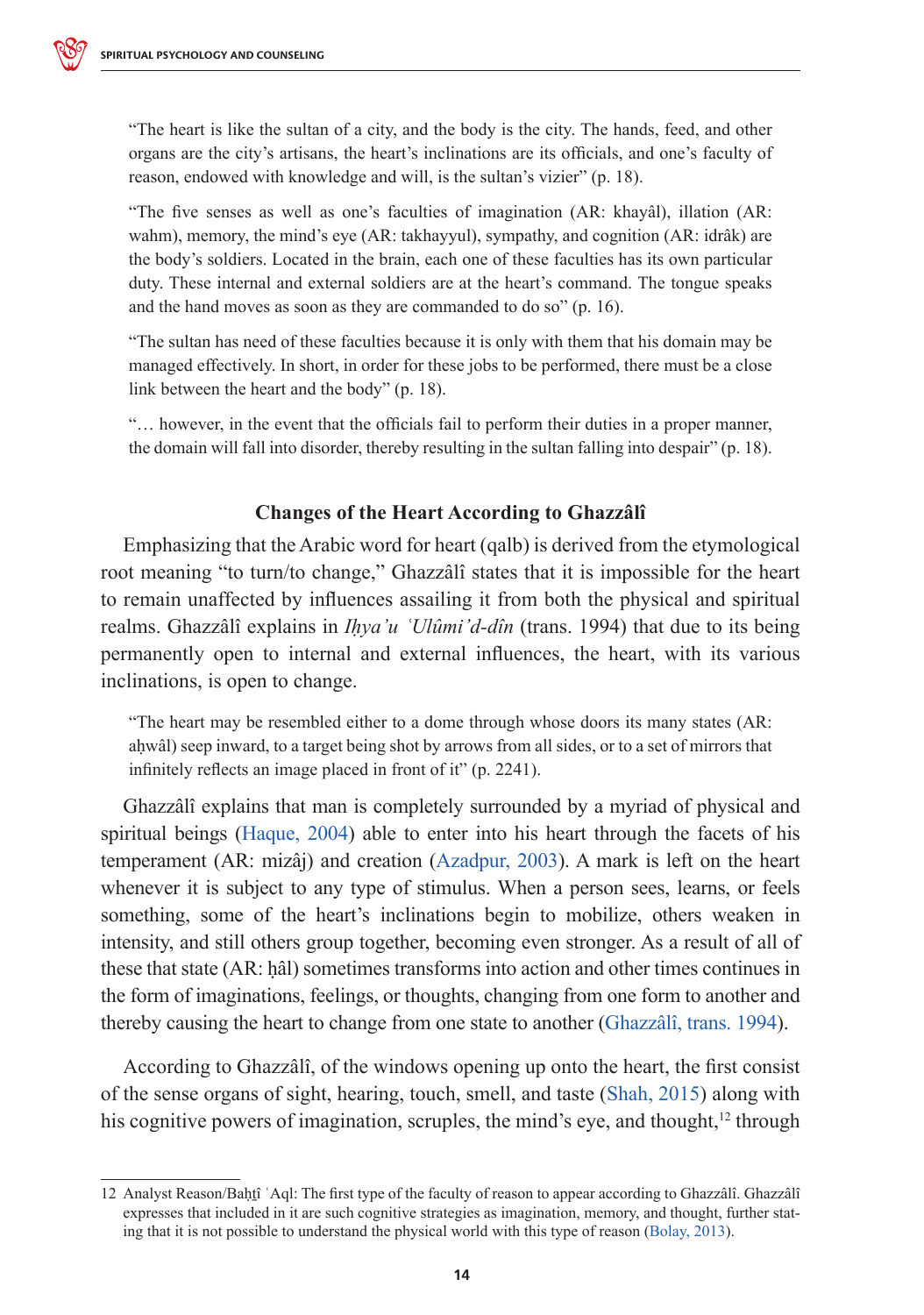which vehicles beings existing in the physical world turn to in order to enter the heart (Bolay, 2013). Ghazzâlî also explained that the most important external factor on the environment is the human being, who is himself affected by the conditions in which he lives, the circumstances of his era, the period in which he lives, and the area in which he was born and raised (Ghazzâlî, trans. 2000). Ghazzâlî also asserted that society also exerts an influence on the inclinations intrinsic in man's nature and that man's feelings, thoughts, and behaviors are in a constant state of interaction with these inclinations (Ghazzâlî, trans. 2007).

Ghazzâlî holds that, just as it is in the physical world, it is possible for the heart to experience change by establishing a relation with the spiritual (AR: rûhânî) world using such means as personal insight (AR: baṣîrah), power of discernment (AR: farâsah), and intuition (AR: kašîf)<sup>13</sup> (Bolay, 2013; Shah, 2015) and by being filled with elements from the spiritual world (İnam, 2000). Furthermore, a strong relation exists between these two worlds (Aydınlı, 2000). Ghazzâlî expounds on this in *Kimiya-i Saʿâdah*:

"The heart has two doors. One is the spiritual/unseen (AR: malakût) world and the other is the physical/tangible world" (p. 24).

According to Ghazzâlî, the second window opening up onto the heart is the spiritual (AR: rûḥânî) domain. One of the functions of the soul (AR: rûḥ), also called the inner self, in this domain is to transform inspiration (AR: ilhâm) and images into comprehensive thoughts and visions (AR: tamâtîl) by means of dreams and imaginations. This reality carries a similar quality to Jung's works on archetypes. The basic aim in Jung's therapy is to reach this closed-off area of the ego (Skinner, 2010). Ghazzâlî explains that it is wrong to think that the states affected by the inclinations of the heart stemming from the spiritual world are inaccessible without sleeping or before dying, recommending that following a spiritual path and methods that include forgoing physical pleasures and eating past only what is needed to survive (AR: riyâḍah),<sup>14</sup> reflection (AR: tafakkur),<sup>15</sup> remembrance (AR: dikr),<sup>16</sup> and introspection (AR: murâqabah)<sup>17</sup> in order to reach this state (Ames, 2013; Azadpur, 2003; Shah, 2015). Since the period designated by philosophers and scholars as the

<sup>13</sup> Intuitive Reason/Ḥadtî ʿAql: The second type of the faculty of reason to appear, according to Ghazzâlî, in which personal insight, discernment, and intuitive abilities exist. With this type of reason, it is possible to transcend into the metaphysical realm. Here the concepts of reason, heart, and soul are used as synonyms (Bolay, 2013).

<sup>14</sup> Riyâḍah: Continuous and regular efforts spent to discipline oneself (AR: nafs) to progress on a spiritual journey (Akay, 2004).

<sup>15</sup> Tafakkur (Arabic): Deep thinking done to comprehend something (Akay, 2004).

<sup>16</sup> Ḏikr (Arabic): To make mention, say, internal speech, read to oneself, remember. Also includes the meaning of worship and prayer (Akay, 2005).

<sup>17</sup> Murâqabah (Arabic): When a person monitors his own spiritual dimension (Akay, 2004).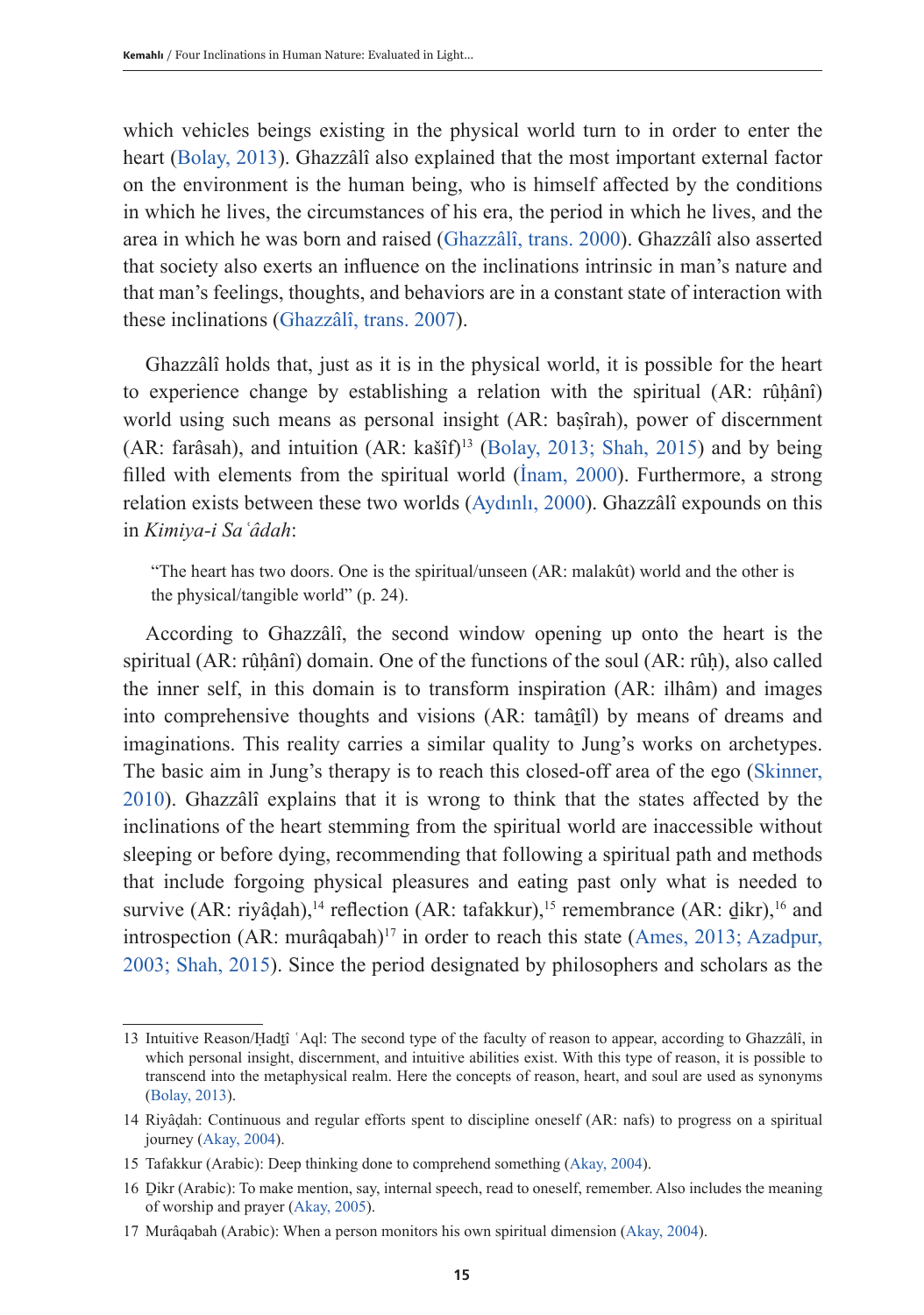field of post-traditional development (Corsini & Wedding, 2011), scientists striving to give meaning to man's existence have been obliged to enter into the spiritual realm of transpersonal approaches, mythology, and tasawwuf, feeling the need to delve into such spiritual abilities, analyzes, and methods as transcendental experiences, meditation, dreams, mystical consciousness, and active imagination (Hermansen, 2001; Merter, 2014; Parsons, 2013).

Ghazzâlî strongly emphasized the importance and value of seeing the faculty of reason as having the power to control the heart's inclinations, due to its ability to make a variety of mental judgments and comparisons related not only to empirical knowledge obtained using human senses and cognition, but also to metaphysical propositions using personal insight and power of discernment (Erdem, 2012). By itself, however, the faculty of reason is insufficient to conceptualize the metaphysical world, with Ghazzâlî stating that by only using reason to solve metaphysical issues, one reaches contradictory conclusions. (Bolay, 2013; Kukkonen, 2012). For healthy development, Ghazzâlî states that when the inner self (AR: rûḥ) within the heart is supported by reason, a dynamic relationship is created in which the two organs work together to direct the person. The relation between the characteristics of a person's reason and his soul (AR: rûḥ) is classified according to that person's stage of spiritual development. In his investigations, it can be seen that while man's makeup is subject to a strict division in western psychology, this is not the case in the Islamic tradition (Skinner, 2010). The concept of reason (AR: ʿaql) is used in this study according to the definitions and qualifications laid out by Ghazzâlî without these definitions and qualifications being discussed in detail, due to the constraints of the research topic.

# **Four Fundamental Inclinations in Man's Nature**

According to Ghazzâlî, man's makeup is composed of four very different fundamental inclinations coming together in a single being (Haque, 2004). Ghazzâlî asserts that the essence of man's behaviors and attitudes depends on these four fundamental sources of motivation (Cheraghi, 2012), stating that man's heart resembles a mirror encompassing all of these effective attributes. These represent man's base instincts as well as the fundamental elements of man's nature. According to Ghazzâlî, the four attributes found in the heart are (i) animalism/lust, (ii) predation/ anger, and (iii) divine and (iv) satanic attributes (Ghazzâlî, trans. 1994; Shah, 2015).

Following Islamic tradition, Ghazzâlî uses the word *nafs*18 for these sources of motivation, themselves being equivalent to a sort of energy containing man's base

<sup>18</sup> *Nafs* is an Arabic word that although literally means "self," has a usage similar, though not exactly the same, to the concept of "the flesh" in Christian theology. It is different from the word "anâ," which is equivalent to the pronoun I or *ego* as in western psychology. The Arabic root for *nafs* is related to such words as "breath" and "breathing."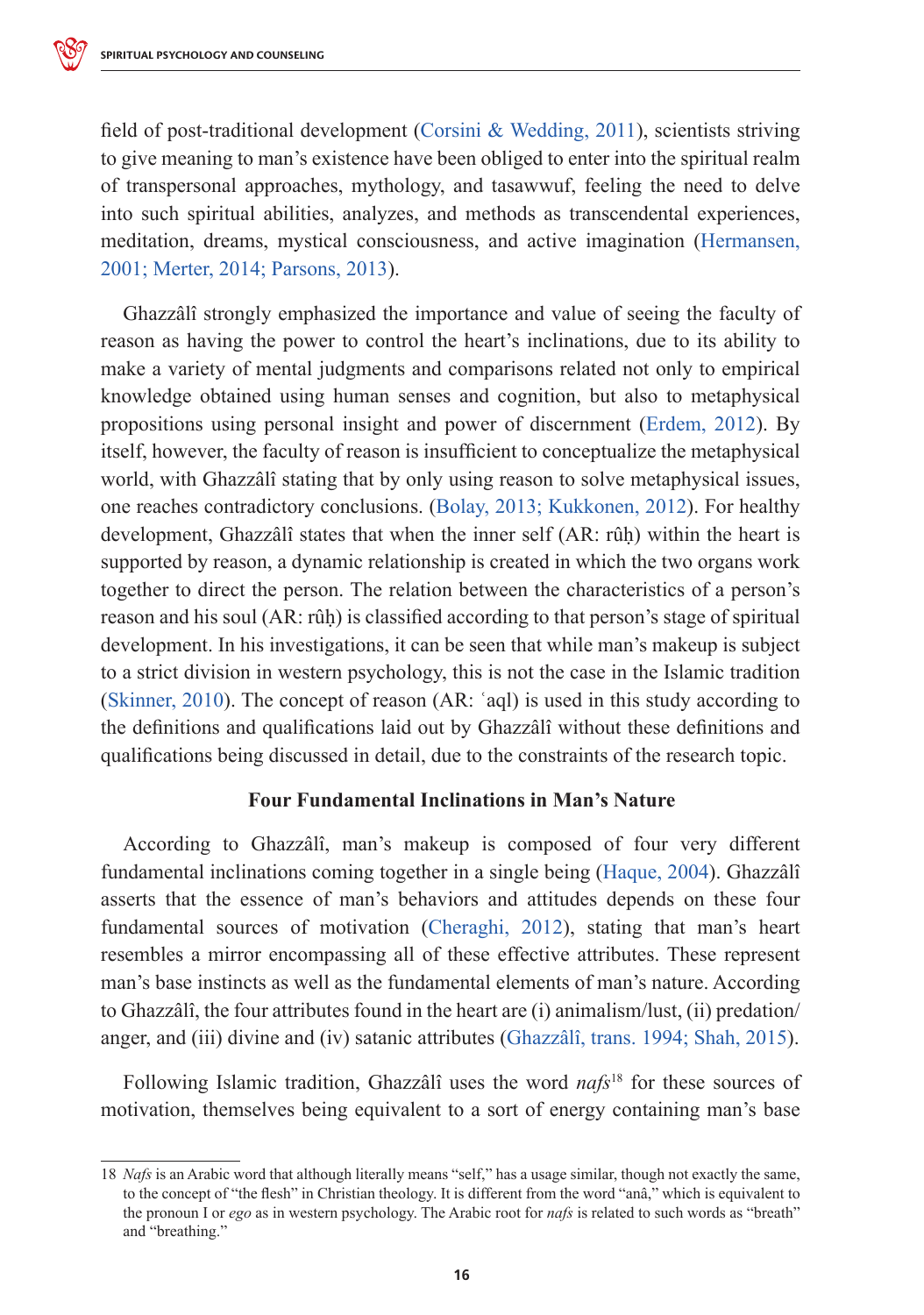instincts and primitive desires (Çamdibi, 2014). Ghazzâlî sometimes uses the word *nafs* to indicate a person's ego/personality, whereas other times he uses it to mean ego consciousness (Haque & Keshavarzi, 2014), stating that based on the ability to control these attributes, there are three *nafs* categories /levels of ego consciousness (Umaruddin, 2003). Striving for continued survival, the first and most primitive level of ego consciousness is called *nafsu'l-ammârah* (the lower self).19 At this level, the faculty of reason has very little control over the four abovementioned attributes, which are themselves without restriction or regulation. The second level of ego consciousness is called *nafsu'l-lawwâmah* (the self-reproaching self), at which stage the faculty of reason attempts to resist and control these primitive desires and impulses. The third level of ego consciousness is called *nafsu'l-muṭmaʿinnah* (the peaceful self-holistic self). At this level, the primitive impulses submit to the authority of reason, thereby causing the person to attain both freedom and peace of mind and soul (Haque, 2004; Langgulung, 1991; Skinner, 2010).

Ghazzâlî states that each person has his own unique blend of the aforementioned attributes (Haque, 2004) and that they take root according to that person's personality. Although all four of these inclinations are present in every person, some of them are stronger than others, depending on that person's personal characteristics as well as one the conditions and time in which he lives (Ghazzâlî, trans. 1994). That influences from the physical and metaphysical world have the power to cause change in these sources of motivation has already been discussed in detail. Just as according to the nature of the change in question, disorders in man's nature and a variety of social problems may result, so too can these changes cause knowledge and willpower to increase, as well as other forms of human development.

It is widely held that no one before Freud emphasized the importance of either the direct or indirect effects that subconscious impulses have on man's emotions and thoughts (Schultz & Schultz, 2007). Yet Ghazzâlî explained how these inclinations can cause changes to a human being's behavior and personality traits (trans. 2000, p. 21).

You have learned that these four powers are present in your own existence. As such, control your own thoughts and behaviors so that you might see just what the inclinations that lie beneath your behaviors are. You must know for certain that in every one of your actions, a number of your heart's qualities and their effects become manifest that act together with you. For perfect morality materializes through controlling these four elements.

<sup>19</sup> *Nafsu'l-ammârah* literally means "the commanding self," as it commands to do bad. Its full version is *nafsu'l-ammârah bi's-sûʾ* and is revealed in the Qur'an in chapter 12, verse 53.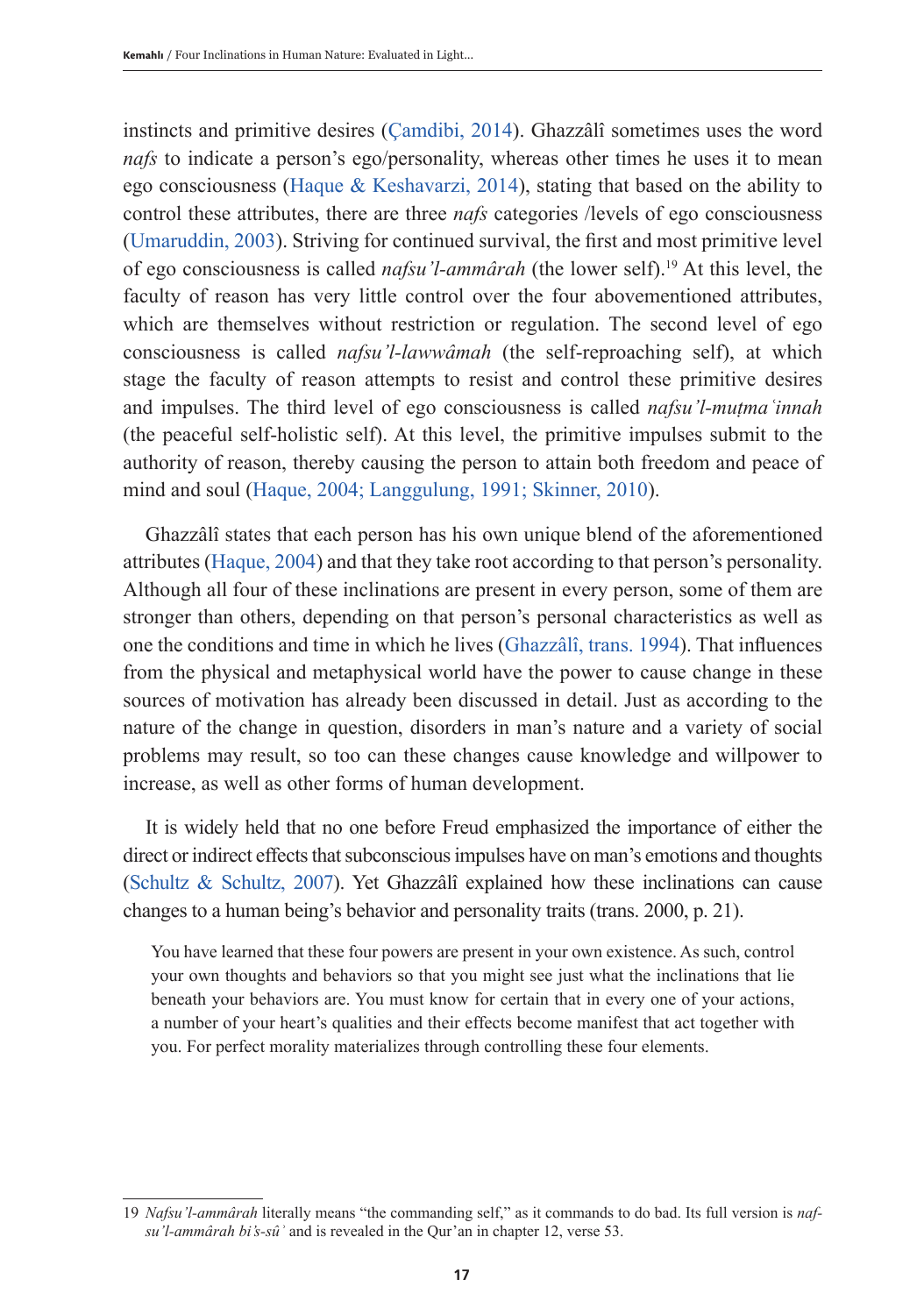# **Animalistic/Lust Inclination**

According to Ghazzâlî, the first of these attributes in man's heart are appetite (AR: ištiyâq) and lust (AR: šahwah) (see footnote 3). Since the power of lust exists not only in human beings, but also in other beings, it is the most primitive of powers. This power has two fundamental duties. While its first duty is to serve the body through such actions as eating and drinking, its second duty is to ensure human development and continuation of the species. This power benefits man through providing the required energy for reproduction and to develop the physical body (Cheraghi, 2012; Haque, 2004).

This inclination is criticized not from an existential perspective but because it is both insatiable and selfish (Ghazzâlî, trans. 1994). When the emotion of lust is not controlled by the faculty of reason through various precautionary measures, it not only leads a person to undertake harmful actions and distressful occupations, it also affects other inclinations, taking them under its control and managing how they behave (Shah, 2015). Human beings, then, exhibit an extreme propensity to food and sex, similar to that of animals (Ghazzâlî, trans. 1994). Ghazzâlî informs us that man's first sin was eating from the forbidden tree in the story of Adam and Eve, a sin that stemmed from man's desire to satisfy the wants of his stomach (Shah, 2015). The sexual instinct can be shown to be the cause of such ailments as sexual dysfunction and disorders, sexual perversions, addictions, and eating disorders as well as characteristics of hedonism (Cheraghi, 2012), greed, stinginess, and extravagance (Gianotti, 2011).

Ghazzâlî asserts that an unchecked inclination of lust forces man to exert all of his energy only to satisfy his biological needs, stating moreover that an unrestrained inclination of lust weakens man's ability to reason. Unchecked by the faculty of reason, Ghazzâlî holds that this powerful inclination oppresses the individual and weakens his self-control, forcing him to act in such a way that he seeks only to satisfy his own personal desires and hindering him from involving himself in occupations truly beneficial to himself and his community (Ghazzâlî, trans. 2000).

Ghazzâlî informs us that when the powers of lust are completely done away with, order in the world may break down and that the interactions and relations (AR: mu âmalât)<sup>20</sup> between people may disappear (Korlaelçi, 2012).

According to Ghazzâlî, when a person's faculty of reason controls his lusts, that person is able to reach such states of satisfaction, peace of mind and soul, elegance, and material prudence (AR: qanâʿah) in addition to moderation in his sexual life and

<sup>20</sup> Muʿâmalât (Arabic): Rules such as marriage, inheritance, and trade regulating interpersonal relations. See DİA (Diyanet Islam Encyclopedia).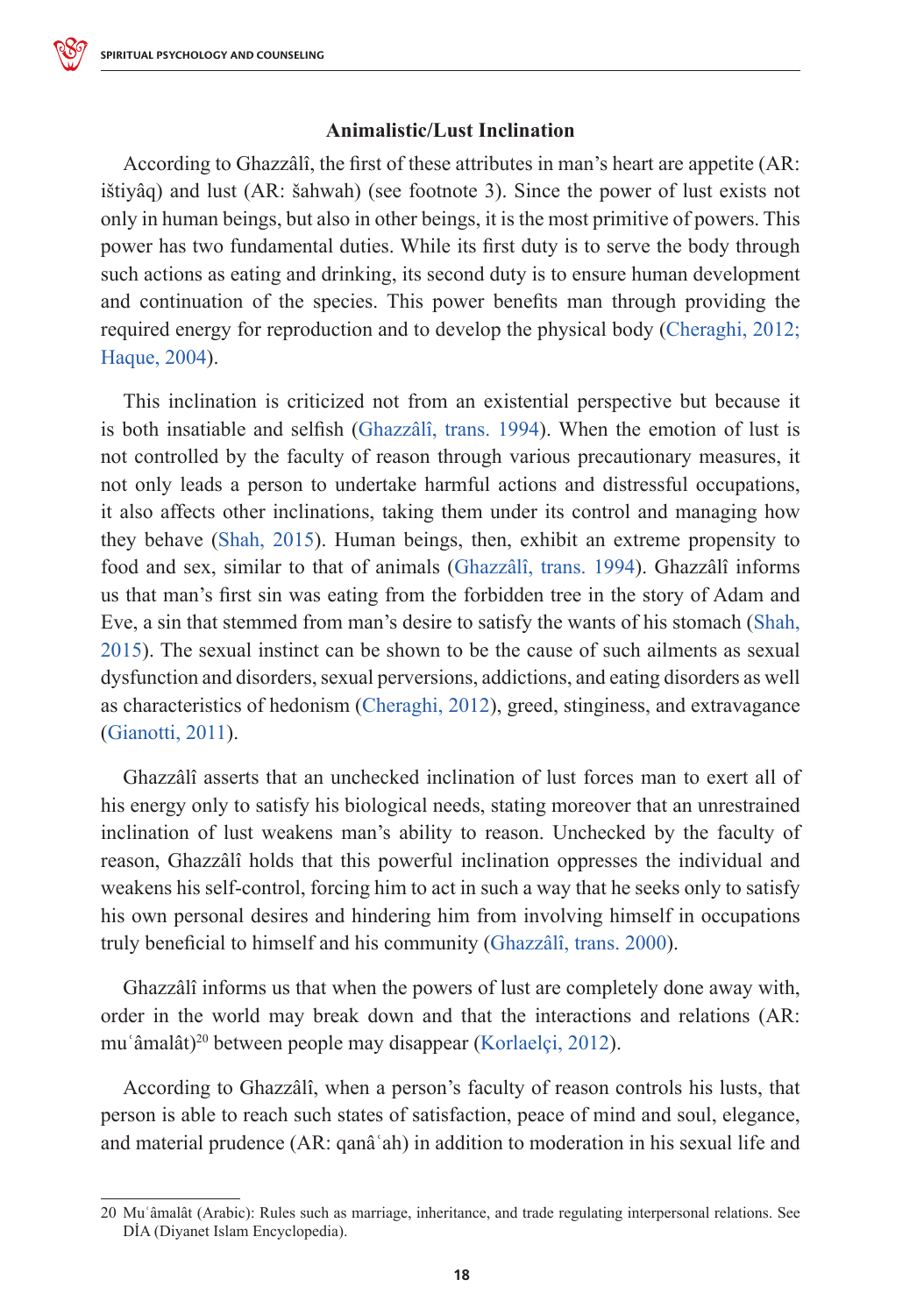powerful self-discipline (Ghazzâlî, trans. 1994; 2000). Since the inclination of lust is the most powerful and severe of all man's powers (Korlaelçi, 2012), it is more difficult to control it and bring it to a neutralized state than the other impulses.

## **Predation/Anger Inclination**

Ghazzâlî accepts anger (AR: ğaḍab) as the second inclination found in man's nature (see footnote 4). Both the inclinations of anger and lust are found in the heart and are two powers that work to help the heart (Haque, 2004). As a result of this specific power, man is able to satisfy his fundamental need for security and protection (Ghazzâlî, trans. 1994).

Ghazzâlî states that an extreme level of anger can lead a person to dangerous places. Specifically, when one is under the influence of anger, he may exhibit emotions of enmity, vindictiveness, and hatred as well as such behaviors as aggressiveness, arguing, tyranny, and murder (Awang et al., 2014; Gianotti, 2011). Furthermore, this emotion of anger can cause a person to incline toward self-punishment and selfflagellation.

According to Ghazzâlî, when this power is subject to the reason's control in a balanced manner, the possessor of the anger will be just as collected, striving, protective, decisive, and brave as he is sweet-tempered, patient, and merciful (Shah, 2015). When the power of anger is below normal, its owner becomes extremely careless and cowardly (Cheraghi, 2012).

According to Ghazzâlî, this power sometimes unites with lust, raising the banner of rebellion against the heart and taking it under their control as a slave. In this case, since like lust, when anger is uncontrolled by the faculty of reason, it causes him harm; his heart is unable to find peace and his spiritual journey is held back. When the heart finds itself in such a predicament, it must seek help from the soldiers of knowledge and willpower in the reason's army, as these two soldiers have been prepared to fight against anger and lust. Otherwise, anger and lust will continue to strengthen and, in an attempt to satisfy themselves, take over and enslave the faculty of reason (Ghazzâlî, trans. 2000). Ghazzâlî uses symbolic language to describe the relation between the powers of anger and lust and the faculty of reason.

The faculty of reason may be likened to a hunter on horseback. The power of lust is like the horse, and the power of anger is like his dog. In this regard, whenever the horseman is a master and both his horse and dog well-trained, the circumstances are appropriate for the horseman to be victorious. If however, the horseman is incapable, his horse rebellious, and his dog hunts for itself, neither does the horseman have an obedient horse that will run on his command, nor does he have a dog that will chase after prey at his signal. Such a horseman in this regard is more likely to perish than to catch the prey after which he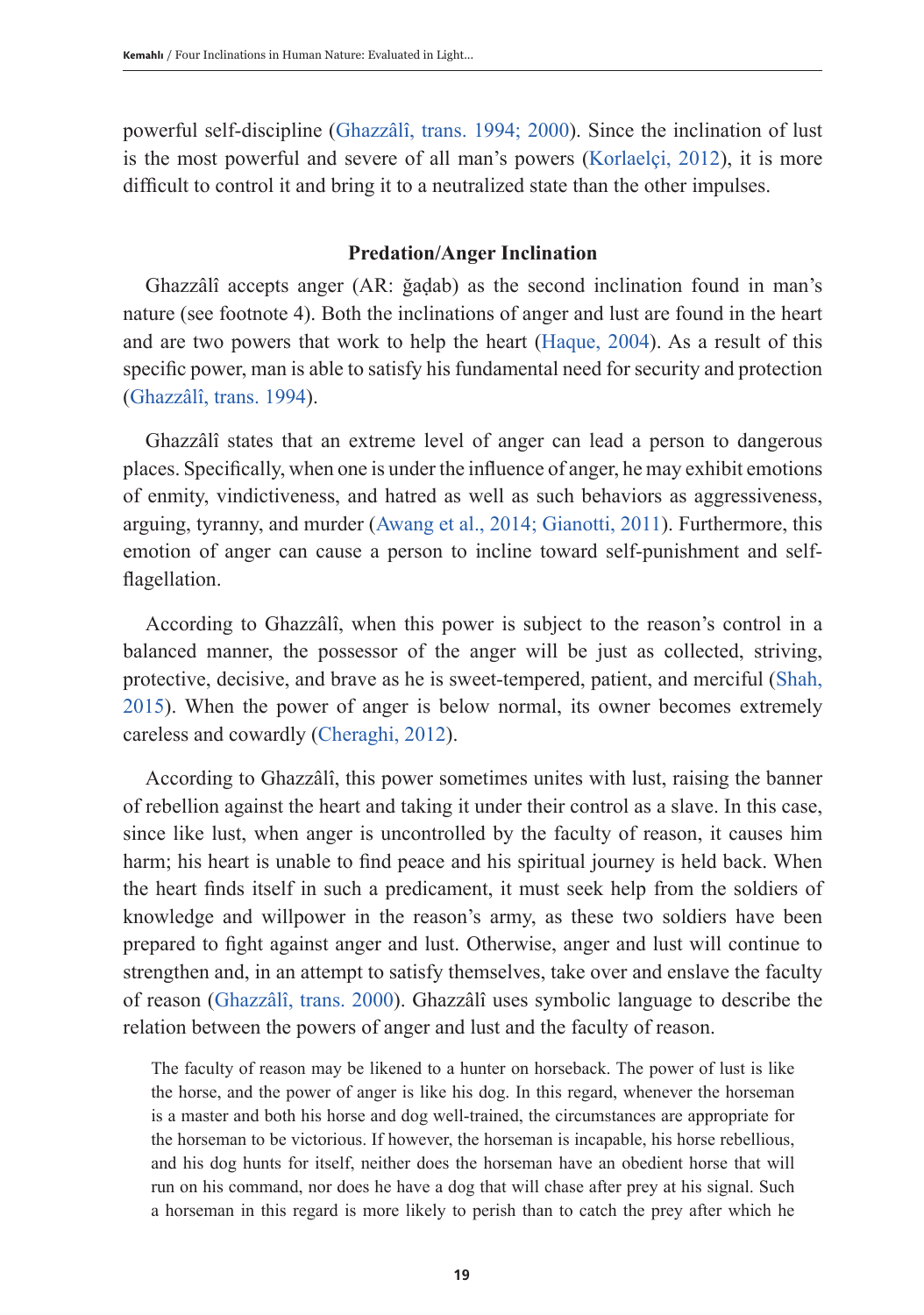is chasing. The horseman's incompetence is an example of man's incompetence, lack of insight, and ignorance. The horse's rebelliousness is an example of both sexual desires and the stomach having supremacy. The dog hunting to satiate itself, however, is an example of anger having dominion over a person and completely overwhelming him (Ghazzâlî, trans. 1994, p. 2183).

 Describing the relationship between the faculty of reason and the inclinations of anger and lust in this simile, Ghazzâlî asserts in the event that both lust and anger are trained, they may contribute to a person reaching his created human perfection (AR: takâmul). Furthermore, just as he explains in the above example, when these two inclinations are left free without any control, a person is weakened spiritually; he warns in another metaphor that he gives in *Kimiya-i Sa*ʿ*âdah* (trans. 2000, p. 19) that one should not attempt to repress or annihilate these inclinations:

The heart is the sultan of the country, which is the body. The hands, feet, and other organs are his servants. The faculty of reason is his vizier, lust is his minister of finances, and anger is his minister of security. The powers in the front side of the brain compose his chief of intelligence. All news is collected in the brain and is presented to the vizier (reason). Based on the news received, the vizier takes precautionary measures and makes preparations for the sultan's expedition. If lust, anger, and other faculties revolt against the sultan, if they do not obey him, and if they block the roads to him, one's reason will busy itself with struggling against them to discipline them. The reason does not want to kill them because the country cannot be ruled without them. The precautionary measures taken here are to force them to obey so that in a future expedition they will be friends and helpers instead of enemies, thieves, and highwaymen. If they act as friends and helpers, the person is happy and peaceful.

### **Lordly Inclination**

The third inclination giving direct to human behaviors is the lordly (AR: rabbâniyyah) power (see footnote 1). Ghazzâlî gives several verses from the Qur'ân as evidence that man has a lordly inclination in him (Janssens, 2011). While the powers of lust and anger exist in both human beings and animals, it the power of lordliness that separates man from animals (Ghazzâlî, trans. 1994). According to Ghazzâlî, a person under the influence of his lordly inclination pushes him to act in an arbitrary and oppressive manner in all of his affairs, desiring that he, and he alone, have the final word while rejecting any other's interference in his management of affairs (Shah, 2015). The power of lordliness causes a person to pretend that he is superior to all others, to refrain from being humble, and to see himself as having the most knowledge and skills (Korlaelçi, 2012).

A person directed by lordly impulses wants to have authority and power over others, chasing vanity, sanctimony (AR: riyâ), pleasure, and luxury throughout his life. If he is a scholar, he desires to learn all fields of knowledge, in an attempt to prove that he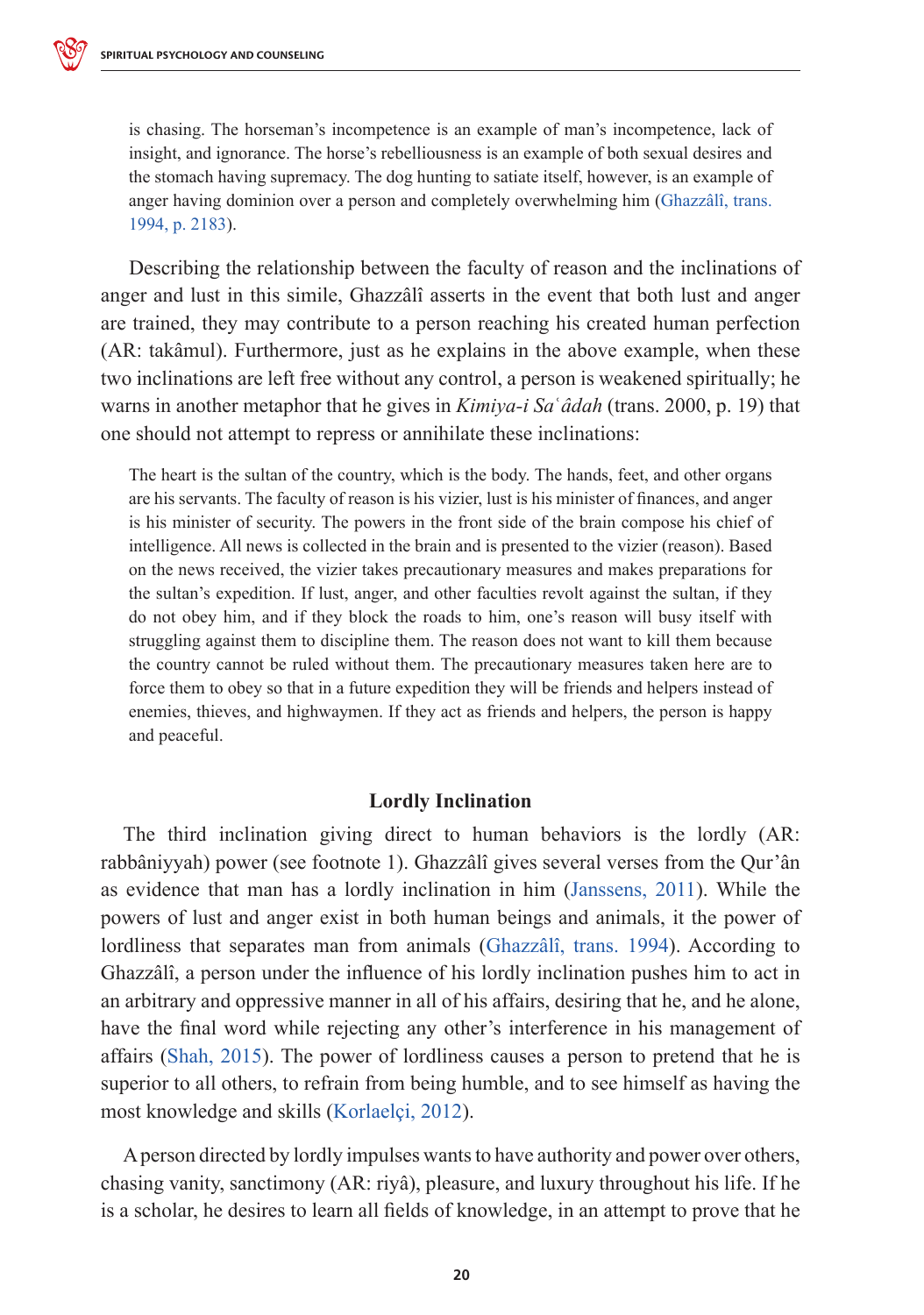is superior to others by dent of his excessive knowledge and information. Since such people chase after praise and fame, the feel pride (AR: ğurûr) when it is said to them that they are processors of knowledge, whereas they feel sorrow and discontent when they are told to be unknowledgable (Cheraghi, 2012). Here Ghazzâlî again indicates that such feelings of jealousy, disdain, and selfishness also stem from the feeling of arrogance (Shah, 2015), asserting that these feelings not only serve no other purpose than to tire and busy people with pointless endeavors, but they also disrupt happiness and hinder spiritual development (Ghazzâlî, trans. 2007). According to him, these thoughts and states lead both himself and others to experience spiritual malaise, causing him to adopt a blinding ambition in which he is always comparing himself with others (Gianotti, 2011).

 Just as self-love in a person can become excessive, it can also be so reduced that a person does not know the value of his existence. When self-love becomes excessive, it is called arrogance (AR: takabbur), whereas when it is becomes excessively scarce, its possessor is considered to lack self-confidence or to have an inferiority complex (AR: ḏillah). Those who do not have this power are not aware of the value of their existence and constantly elevate others in an attempt to cause the others to love them. Ghazzâlî gives the following example to explain this situation (trans. 1994).

"A scholar who stands up when his shoe repairman enters and gives him his seat while showing him extreme respect is equivalent to him disregarding the value of his knowledge and not giving himself his proper due. This is the meaning of despicableness (AR: ḏillah)" (p. 3242).

Ghazzâlî states that the lordly inclination can accept its boundaries as a result of being disciplined by the faculty of reason. He further asserts that when this inclination is balanced, a person not only acts justly in giving others value and in knowing his own value (Ghazzâlî, trans. 1994) and is also prudent and thankful, able to practice empathy, and guides others by helping them to reach their distinguished human virtues and qualities (Gianotti, 2011).

While examining human psychological disorders, Ghazzâlî includes those spiritual malaizes that stem from the lordly inclination (Derin, 2012). It is understood that this power of lordliness has a role in the very foundation of many scientifically identified personality disorders, including narcissism, addiction, obsession, and the need to gain attention, as well as such emotions causing such behavioral disorders as an inferiority complex or striving for superiority. Furthermore, it is accepted that those who damage the preference and decision-making mechanism of the people with whom they frequently interact by completely disregarding their adult ego end up causing serious psychological disorders in the people with whom they interact, beginning with family members and extending to more distant relations (Öztürk, 2004).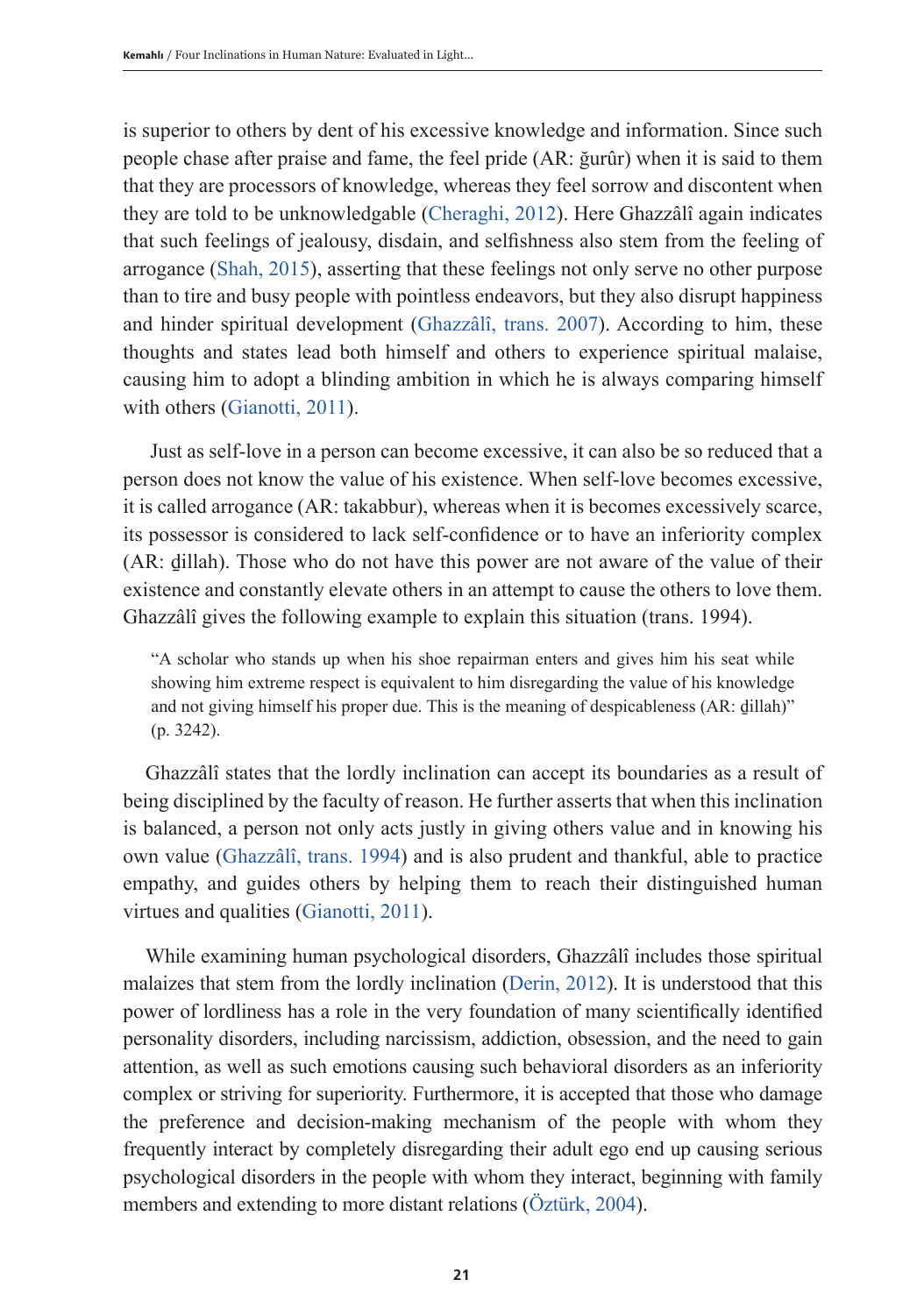When looked at from a socio-cultural context, people and societies under the control of their lordly inclinations are easily molded and brought to a dependent state through the dominant culture's use of a variety of forces that they use to impose their culture on them. A variety of communal and social conflicts, injustices, and oppressions in our world stem from people seeing themselves as superior in either an individual or collective sense. These sicknesses of the heart result in people abandoning themselves to unhappiness, pessimism, hopelessness, and pain (Shah, 2015).

### **Satanic Inclination**

According to Ghazzâlî, the fourth and final power that directs man's behaviors is craftiness (see footnote 2). Using the satanic (AR: šayṭâniyyah) attribute, people are able to show reality as different from what it really is (Umaruddin, 2003). A person under the influence of this power is able to manipulate those around him in order to attain his own interests. To reach his goal, a person searches out ways to deceive others and uses his faculty of reason for deceptive purposes (Gianotti, 2011). When this power unites with the other powers and splits off from reason's sovereignty, a person presents false information, masquerades as something he is not, and deceives others to achieve his goals (Derin, 2012). In explaining the satanic inclination in *Kimiya-i Saʿâdah* (trans. 2000), Ghazzâlî calls this power devilry and states that its duty is to trick and deceive people. He furthermore mentions that conflicts in society as well as thoughts and actions causing spiritual malaise manifest as a result of a person's acting under the influence of his satanic inclination.

In *Iḥya'u ʿUlûmi'd-dîn* (trans. 1994), Ghazzâlî states that it is the faculty of reason's duty to discover and discern the tricks of the satanic inclination. When this power's deceptive aspect is disciplined by the by the faculty of reason (Umaruddin, 2003), what is left are practical intelligence, ability, the power to control events, deep comprehension, and discerning insight that may be used for the benefit of the person (Ghazzâlî, trans. 2000). Ghazzâlî does, however, state that without this power, man is but an idiot (AR: ahmâq) (Ghazzâlî, trans. 1994).

## **Anxiety of the Heart**

Ghazzâlî states that the four aforementioned inclinations more often come together to exert influence over a person instead of acting single-handedly. He informs us that if any one of these inclinations is not under the control of person's faculty of reason, the other inclinations may easily affect that person's heart, resulting in its coming under even greater bondage (Ghazzâlî, trans. 1994). Ghazzâlî also informs us that although these inclinations can never be annihilated, they can be brought into submission and transformed through the use of the power of discernment (AR: muḥâkamah),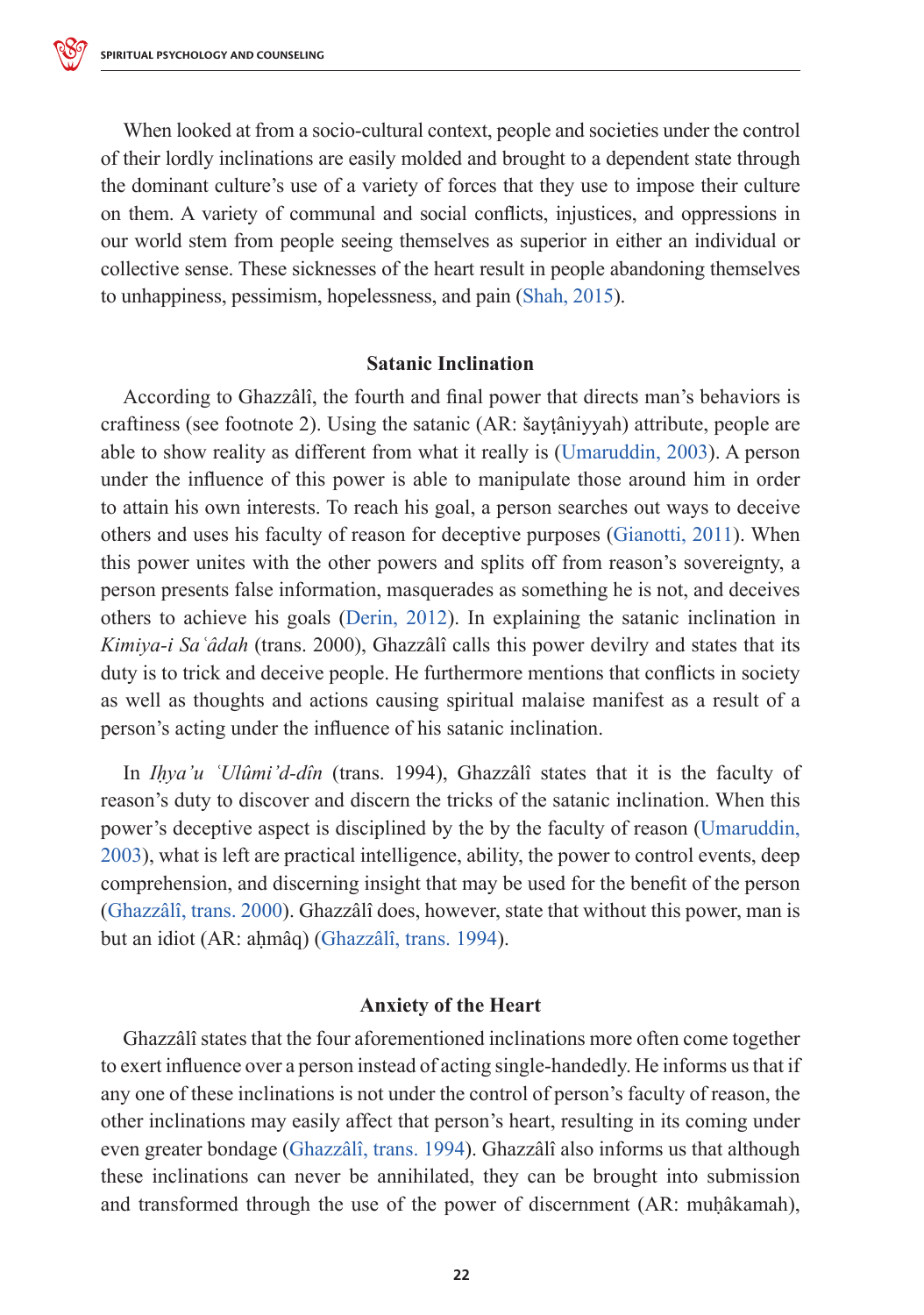cognitive (AR: idrâk) and interpretive abilities, true knowledge, various spiritual (AR: maʿnawî) and psychological interventions, and strong willpower (Haque & Keshavarzi, 2014).

According to Ghazzâlî, while man's power of lust leads him to excess, it is his satanic power that actually stimulates and incites both his power of lust and anger inclination. Whatever these attributes desire, they unite against the heart, forcing it to submit to and serve them. During all of this infighting, the heart's vizier (faculty of reason) must work with vigilance and deep insight to expose the satanic effect in order to undo the deception it has caused (Umaruddin, 2003). If this vizier is able to defeat lust and anger, the country's (the body) affairs return to order and justice begins to appear. If, however, the power of reason is unable to defeat lust and anger, the two overcome reason and together with the satanic power, take control of the country's willpower. In such a case, the satanic power resorts to every possible avenue to satisfy its lusts and to delight the power of anger, rendering the person a servant working solely to satisfy his own lusts and anger. In short, when one of these powers overcomes the weak faculty of reason, it causes the other powers to fall under its influence. A number of these powers unite and begin to influence a person's thoughts, ideas, and behaviors (Ghazzâlî, trans. 1994).

According to Ghazzâlî, a variety of psychological disturbances and behavioral disorders may manifest as a result of the intense pressure and tension caused by subconscious conflicts in a person. In one sense, this intense conflict turns into a state of anxiety stemming the gap between the strong desire in his created human nature (AR: fitrah) to reach his ideal state (AR: hâl) and his current state. Ghazzâlî informs us that this state of anxiety may be reduced through education and discipline in proportion to the degree that the gap between these two states is closed (Haque & Keshavarzi, 2014), explaining that most people are at this state (Ghazzâlî, trans. 1994). Freud states that since this subconscious conflict is without end and that people are therefore unable to reach true happiness, one must view the state of conflict as natural imperfection to reduce the pain one feels (Hutton, 1988). Recommending a number of discipline and education practices, Ghazzâlî, on the other hand, states that this conflict can indeed come to an end and that the sides can experience a state of satisfaction (AR: mutma'in) (Langgulung, 1991).

Ghazzâlî asserts that there is nothing closer to a person than he is himself and that it is necessary for a person to first strive to know himself on this path of spiritual (AR: maʿnawî) development (Ames, 2013). He also states that it is impossible for a person who does not know himself to give meaning to others (Ames, 2013), warning that (Ghazzâlî, trans. 1994):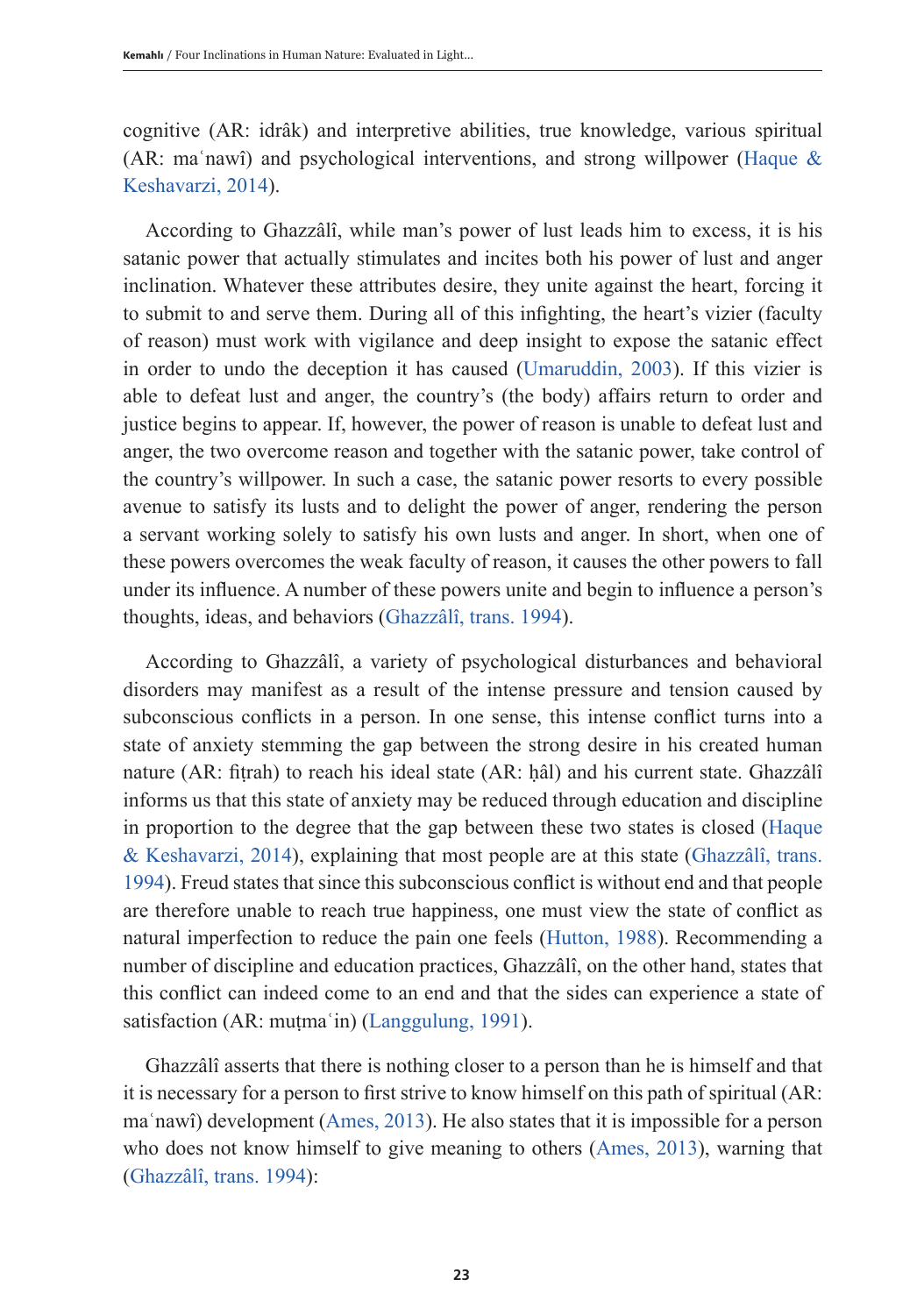"In this case, everyone must scrutinize his own behaviors. He must think as to why he stops, why he acts, why he speaks, and why he remains silent. If a man who sees the truth looks with an attentive eye is able to easily realize for what he is striving to achieve throughout his entire life" (p. 2185).

One of the frequently referred to concepts during the modern period is that of freedom; a free person is defined as one who makes decisions and behaves according to his own will and thoughts independent of all external influence. This definition of freedom, according to Ghazzâlî's own understanding of the same concept, is an extremely painful situation. Ghazzâlî explains that once a person's spiritual (AR: ma 'nawî) curtains have been lifted,<sup>21</sup> he will see very clearly that the he is following the commands and prescriptions of the inclinations of the self (AR: nafsî). Thus, whenever a person wants anything from any of these inclinations, he will immediately draw up the most detailed of plans and brave the most difficult of difficulties to acquire what he wants (Ghazzâlî, trans. 1994). For this reason, Ghazzâlî explains that it is necessary for people to be freed from the authority of their own internal shackles/base instincts before rising up against the injustice and evil occurring in the external world. He is also of the opinion that it is only possible way for people's characters to begin the process of gaining positive traits to first work on these inclinations (Ames, 2013).

Similar to Ghazzâlî's epistemology, concept map, and view of education, his analyzes of man's nature and behaviors also contain a theological background founded within a specific tradition (Attaran, 2015). For this reason, the emotions and behaviors that the four fundamental inclinations explained by Ghazzâlî cause may be divided and evaluated as being good/evil or beneficial/unbeneficial (Aydınlı, 2000). Ghazzâlî explains that when the heart assumes control over these four powers, not only do balance and benevolence begin to manifest in the heart, so do highly developed powers of cognition (AR: idrâk) and discernment (AR: farâsah). Moreover, such attributes as tranquility, continence, responsibility, generosity, and elegance develop, which not only make it easier to control the lust and anger that exists in the heart, but that also have the power to bring the powers of lust and anger to moderation. It will also be possible to overcome the power of anger in the heart, causing this anger to transform into such emotions as perseverance, determination, forgiveness, mercy, bravery, and other similar emotions (Umaruddin, 2003).

Since the creator's position is at the center of Ghazzâlî's intellectual endeavors, the division of good and bad as well as beneficial and unbeneficial finds itself in a very central position in Ghazzâlî's thought. Expressing human beings' true happiness, this division is, according to him, based on religion (Ames, 2013).

<sup>21</sup> Lifting of the spiritual (AR: maʿnawî) curtain: Grof explains this experiment in Transpersonal Psychology as a "holotropic state of consciousness" (Özdoğan, 2011).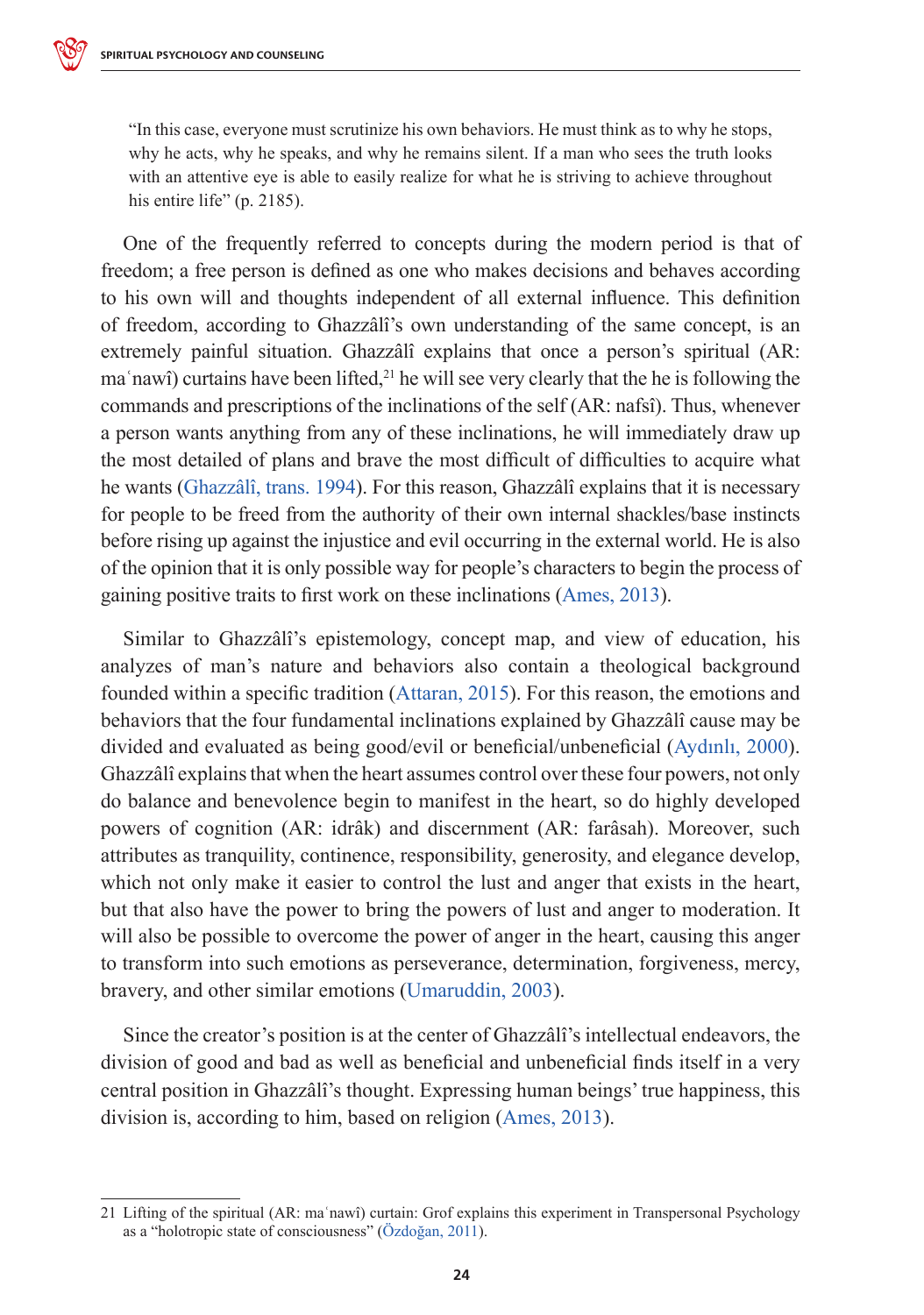## **The Psychological Value of Ghazzâlî's Contributions**

 While following a specific framework of examination in this work, it is observed that the resources pertaining to Ghazzâlî's analysis on the nature of man benefit from contain important data. The most noteworthy of the conclusions made pertaining to the data is that the heart, as one of the accepted psychological dynamics forming man's spiritual (AR: maʿnawî) dimension, has a variety of functions as well as complementary subsystems and is able to expand its limits. This reminds us of Jung's definition of psyche (Mattoon, 2005). From the perspective that man's biological and psychological sides reflect a sensitive interaction, we see that man is home to a soul (AR: rûḥ), *nafs*, reason, and inclinations and that just as he has a side disposed to the physical world via his conscious functions, so too does he have a dimension disposed to the metaphysical world via his spiritual abilities. In Freud's theory, just as within the psyche there exists a conflicting relation between the id, ego, and superego (Hutton, 1988), so too does the dynamic interaction occurring in the heart's subsystems change, either voluntarily or involuntarily, the heart's characteristics thereby keeping it from remaining a static organ (Ansari, 1992). In psychoanalysitic theory, the psyche that has transcended personal experiences, people, and time– known as the collective unconscious –can be interpreted as the spiritual (AR: rûhânî/ ğayb) realm opening onto the heart in Ghazzâlî's theory (Skinner, 2010).

The fact that the relation between a person's realist aspect (his ego) and his id, with its uncontrolled, insistent, and illogical desires, was described by Ghazzâlî 800 years before the appearance of psychoanalysitic theory using metaphors regarding the relationship between reason and inclinations needs to be properly understood and discussed. It is possible to see the similarity in between the perspectives in the following quotation.

The relationships between the ego and id may be likened to a horse and its rider. The horse supplies its rider with the energy to travel in the direction he desires. In addition to this, the horse's power must be constantly controlled or guided. Otherwise, the horse may throw the rider to the ground (Schultz & Schultz, 2007, p. 609).

 According to Ghazzâlî, the relation that these four inclinations, which are themselves in a state of interaction with the soul/inner self (AR: rûḥ), have with reason affects each person differently depending on his ego consciousness level. The concept of *nafsu'l-ammârah*, when inclinations that are not subject to the reason's authority or control and the stage when the ego/*nafs* has only its weakest qualities at itself disposal (Othman, 2014) resembles the state where the id's makeup imposes itself on a person's conscience. Through the reason's control of the inclinations, the second level of ego consciousness (Skinner, 2010) is the *nafsu'l-lawwâmah*, at which the ego constantly criticizes, condemns, and punishes itself. During this stage, it may seem that a person's other fundamental organ, his superego, begins to interact and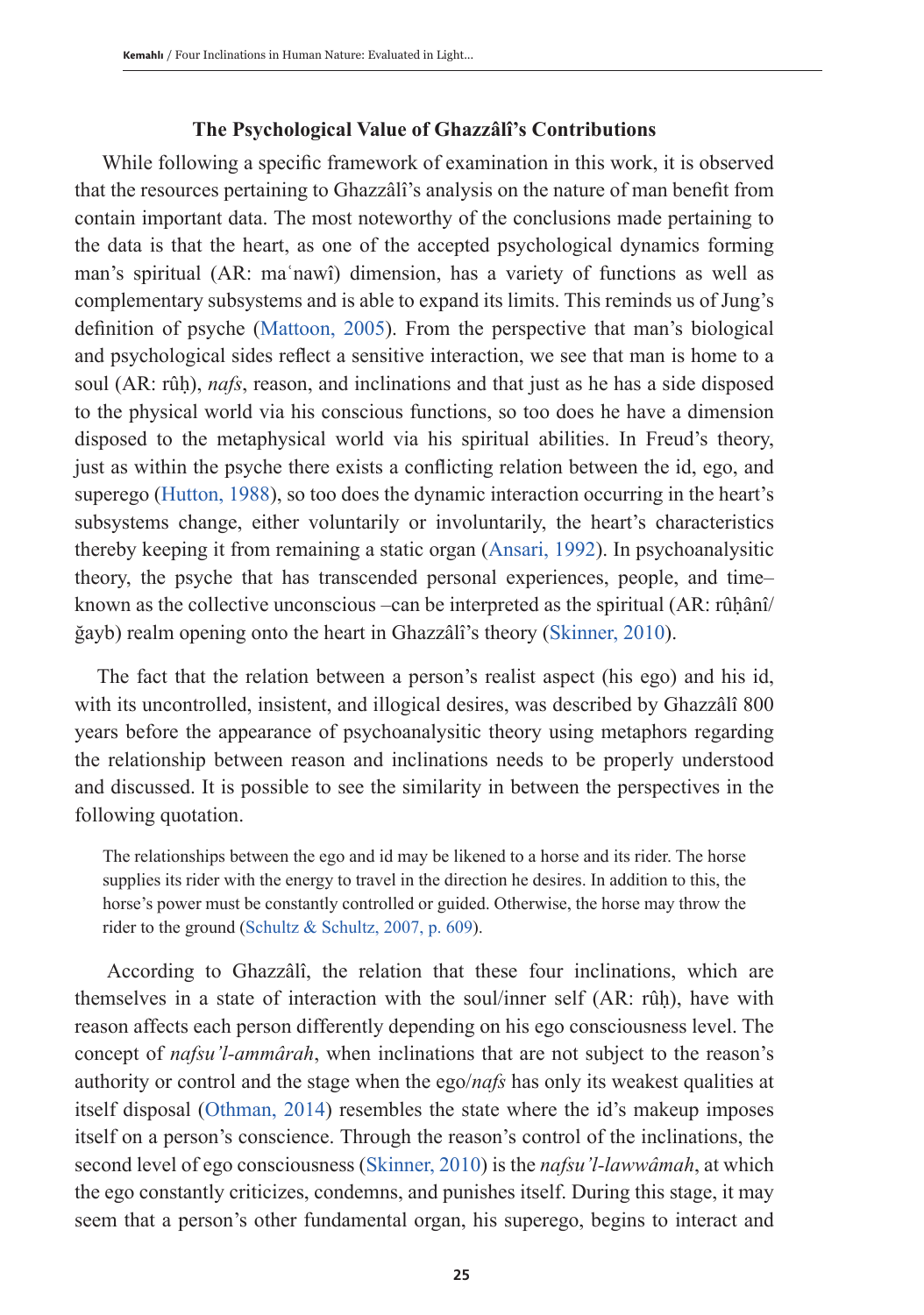interfere with the person's ego. Since in Freud's environment personal background and career were primary areas of focus, he was unable to identify a third fundamental organ related to ego consciousness in his theory. *Nafsu'l-muṭmaʿinnah* is the name given by Ghazzâlî at this third stage (Haque & Keshavarzi, 2014; Langgulung, 1991), and according to Jung's understanding, it is at this stage that, with its balancing and regulatory role, the ego realizes its potential to send the essence of a person's character– that person's self–on a journey to become an integrated individual (Schroeder, 1992). Ghazzâlî, in a similar vein, states that this spiritual journey (AR: sayru'l-sulûk) is possible under the direction of the inner self (AR: rûḥ).

Throughout the history of western psychology, many scientists have examined what Ghazzâli describes as the lordly (AR: rabbâniyyah) inclination with such concepts as striving for superiority, the inferiority complex (Adler, 2010), and narcissism (Freud, 2014), counting it as being among the fundamental symptoms of a number of psychological and personality disorders (American Psychiatric Association 2013, Öztürk, 2004). In his works, Ghazzâlî considered this superiority inclination to be just as valuable important in the struggle against hopelessness in human beings as he did the other inclinations, stating that it had a harmful side when unchecked and uncontrolled.

Modern psychology has yet to recognize an aspect of the mind similar to Ghazzâlî's satanic inclination. Yet, during our examinations of social life and observations of the human makeup, the effect of this inclination on relationships is at a noticeable level. In addition to observing such behaviors as lying, harming others, theft, and aggressiveness, which are both redundant and obstinate over the long term, a large number of psychological disturbances, such as antisocial personality disorder and conduct disorder in children (APA, 2013; Öztürk, 2004), are described in Ghazzâlî. Whether intellect (AR: ḏekâ) exists as an inclination within man's makeup in which a person is under the direction of such negative behaviors as deceit, lying, and slyness may be a further research subject. Ghazzâlî states that it is extremely difficult to separate the four inclinations in man's heart by looking at behaviors and that the intense pressure and tension resulting from the conflict is felt to varying degrees as anxiety and is lifelong.

## **Conclusion**

Ghazzâlî is accepted as a thinker whose equal has rarely been seen throughout the entirety of Islamic religious and philosophical history (Griffel, 2009). Being educated by a variety of scholars of his era provided him with variety of ideas and allowed him to develop his mental framework as an analyst (Garden, 2014). This inquisitive attitude was augmented by his curiosity and desire to search for truth, and important works in a variety of fields began to appear. The theological platform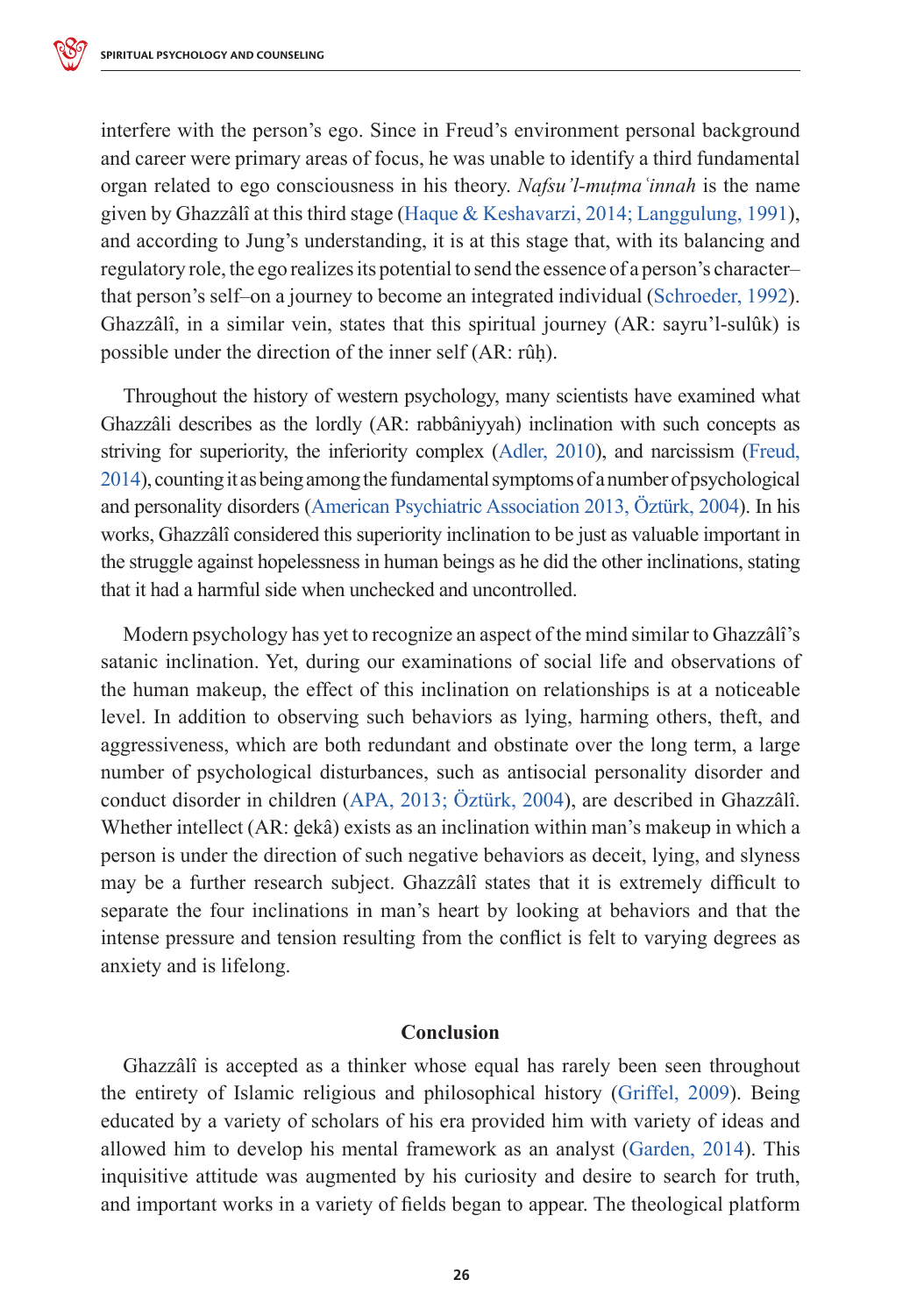as well as the personal views of the researchers examining him in the context of Islamic literature, together with certain works found in Ghazzâlî's oeuvre have caused him to be frequently considered within a religious studies framework. Yet the fact that Ghazzâlî's explanations and numerous discussions of human beings have maintained their relevance despite the passing of several centuries necessitate that Ghazzâlî's works be expounded upon in a more comprehensive and extensive manner by specialists in psychology.

We have observed that when psychological literature of the modern period (Freud, 2014; Jung, 2001) and Eastern/Islamic philosophical resources are examined (Ghazzâlî, 2000; Rüşd, 2004), there is a serious terminological disparity in the comparisons made in international publications (Ansari, 1992; Haque, 2004; Othman, 2016; Skinner, 2010), due not only to the fact that analyzes of the human makeup have used different names for concepts, but also that there is not an exact terminological equivalent for many, if not all of these concepts. This problem is also noticed in those sources examining and Ghazzâlî's works using a comparative approach. For this reason, researchers should transfer the meaning that Ghazzâlî attempted to express together with their original concepts and words when making recommendations and conclusions related to their field of expertize without separating Ghazzâlî's analyzes on man's nature and his spiritually oriented strategies related to the metaphysical world from their own context. In addition to this, we assert that from the perspective of scientific progress, doing so will render comparative analyzes more effective in expanding and understanding the resulting findings.

By evaluating Ghazzâlî's works from a psychological perspective, the shared subconscious values, way of perception, and both the psychological and the spiritual characteristics of an individual kneaded within a society formed from an rich cultural fabric with its own specific linguistic characteristics may be analyzed. Such an analysis of the quality of man's personality and its dimensions may lead to effective forms of treatment for psychological problems, a variety of models of education, as well as ways and methods of developing a person's personality in a holistic manner.

# **References**

- Adler, A. (2010). *Understanding human nature: The psychology of personality*. London, UK: One world Publications.
- Akay, H. (2004). *İslami terimler sözlüğü* [*Dictionary* of Islamic terms]. İstanbul, Turkey: İşaret Yayınları.
- Akçay, M. (2005). Gazzali'de ruh tasavvuru [The imagination of spirit in Ghazali]. *Dini Araştırmalar Dergisi, 7*, 87–115.
- American Psychiatric Association. (2013). *Diagnostic and statistical manual of mental disorders (DSM-5)*. Arlington, Va: Author.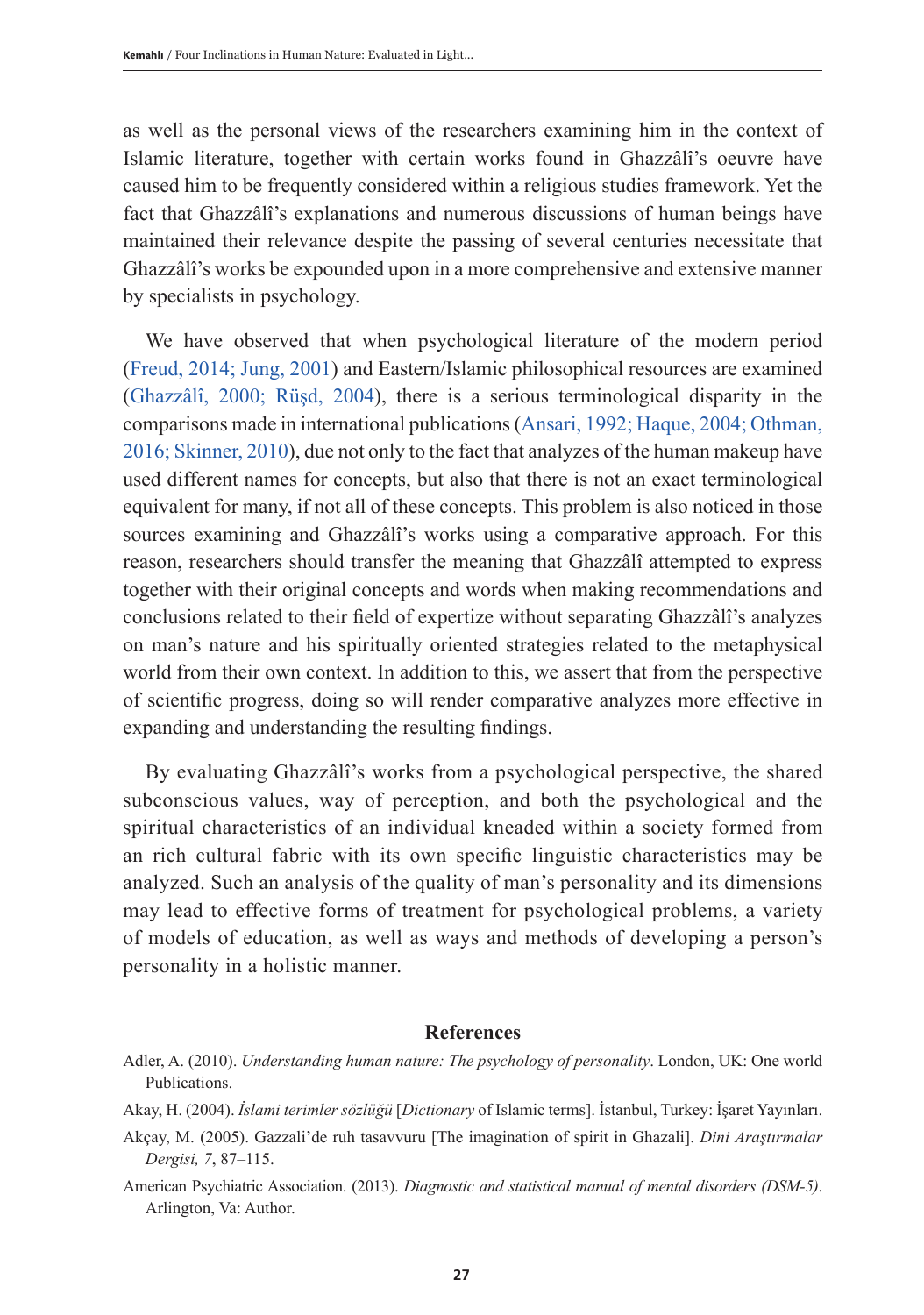- Ames, R. L. (2013). The technology of happiness: Philosophy, the body, and Ghazali's Kimiya-yi Saʿada. *Comparative Islamic Studies*, *9*, 121–139.
- Ansari, Z. A. (1992), *Qur'anic concepts of human psyche*. Lahore, Pakistan: International Institute of Islamic Thought.
- Attaran, M. (2015). Moral education, habituation, and divine assistance in view of Ghazali. *Journal of Research on Christian Education*, *24*, 43–51.
- Awang, R., Noor, S. S. M., Muhamad, N. H. N., Abdul-Rahim, R., Yusoff, K., Salamon, H., & Nasir, B. M. (2014). Anger Management: A Psychotherapy Sufistic Approach. *Research Journal of Biological Sciences*, *9*, 13–15.
- Aydınlı, Y. (2000). Gazzali'nin düşünce dünyası [Gazali's science and thought world]. *İslami Araştırmalar Dergisi, 13*, 265–281.
- Azadpur, M. (2003). Unveiling the hidden: On the meditations of Descartes and Ghazzali. In A. T. Tymieniecka, (Ed.), *The passions of the soul in the metamorphosis of becoming. Islamic philosophy and occidental phenomenology in dialogue*. Dordrecht, Netherlands: Kluwer Academic Publishers. http://online.sfsu.edu/azad/Azadpur%20Ghazali.pdf
- Bolay, S. H. (2013). *Aristo ve Gazzali metafizikleri* [Metaphysics of Aristotle and Ghazzali]. Ankara: Nobel Yayın Dağıtım.
- Çağrıcı, M. (1996)*.* Gazzali [Al-Ghazzali]. In *Turkish religious foundation İslamic Encyclopaedia* (Vol.13, pp. 489–505). Ankara, Turkey: Türkiye Diyanet Vakfı.
- Çağrıcı, M. (2013). *Gazzali'ye göre İslam ahlakı* [Islamic morality according to Ghazzali]. İstanbul, Turkey: Ensar Yayıncılık.
- Çamdibi, M. (2014). *Şahsiyet terbiyesi ve Gazzali* [Personality training and Ghazzali]. İstanbul, Turkey: Çamlıca Yayınları.
- Cheraghi, A. (2012). Gazzali' psikolojisi ve modern psikolojinin ortak noktaları [Similar aspects of Ghazali's psychology and current psychology] *Milletlerarası Tartışmalı İlmi Toplantı, 07-09 Ekim 2011* (Vol: 271, pp. 809–819). İstanbul, Turkey: Marmara Üniversitesi İlahiyat Fakültesi Vakfı Yayınları.
- Corsini, R. J., & Wedding, D. (2011). *Current Psychotherapies.* Belmont, CA: Brooks/cole, Cengage Learning.
- Derin, S. (2012). Manevi psikoloji ve Gazzali [Spiritual psychology and Ghazzali]*. Milletlerarası Tartışmalı İlmi Toplantı, 07-09 Ekim 2011* (Vol: 271, pp. 788–798). İstanbul, Turkey: Marmara Üniversitesi İlahiyat Fakültesi Vakfı Yayınları.
- Erdem, H. (2012). Gazzali'de akıl bilgisi ve değeri [Al-Ghazzali's intellectual knowledge and its value]. *Diyanet İlmi Dergisi, 47*, 60–69.
- Fahri, M. (2008). *İslam felsefesi tarihi* [History of Islamic philosophy] (K. Turhan, Trans.). İstanbul, Turkey: Şato Yayınevi.
- Freud, S. (2014). *On narcissism: An introduction*. New York, NY: Read Books.
- Garden, K. (2014). *The first Islamic reviver: Abu Hamid al-Ghazali and his revival of the religious sciences*. New York, NY: Oxford University Press.
- Gazzâlî, (1994). *İhya'u Ulumi'd-din* (A. Aydın, Trans.). İstanbul, Turkey: Aydın Yayınları.
- Gazzali, (2000). *Kimyâ-yı Saadet* (A. Arslan, Trans.). İstanbul, Turkey: Merve Yayınları.
- Gazzali, (2004). *Ravdatü't Talibin ve Umdedü's Salikin* (D. Selvi, Trans.). İstanbul, Turkey: Semerkand Yayıncılık.
- Gazzali, (2007). *Minhacu'l Abidin* (A. Kaya, Trans.). İstanbul, Turkey: Semerkand Yayıncılık.
- Gergen, K. J., & Collage, S. (2001). Psychological science in a postmodern context. *American Psycholocigal Assocation, 56*, 803–813.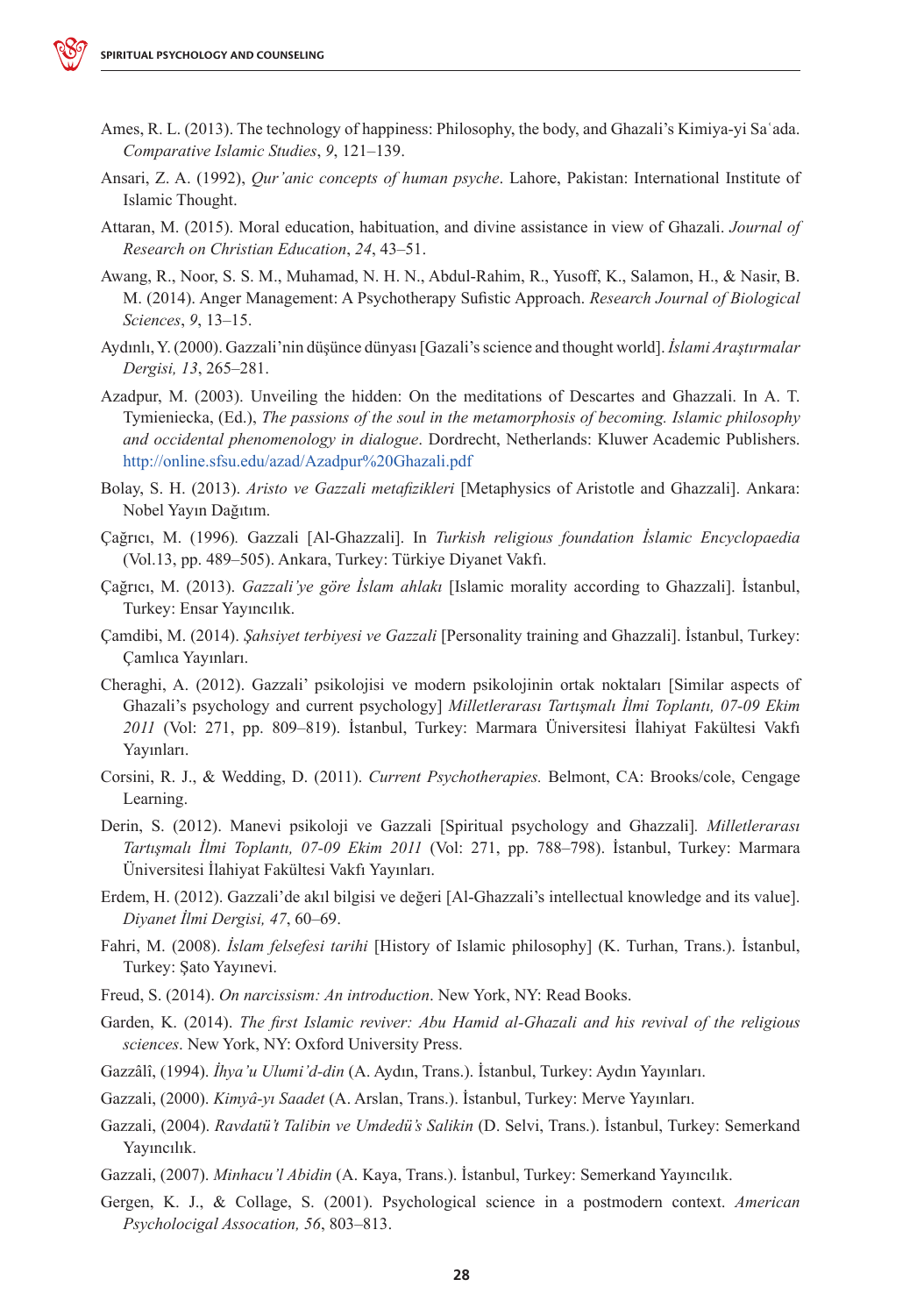- Gianotti, T. J. (2011). Beyond both law and theology: An introduction to al−Ghazālī's "Science of the way of the afterlife" in reviving religious knowledge (Iḥya'i Ulūm al−Din). *The Muslim World*, *101*, 597–613.
- Griffel, F. (2009). *Al-Ghazali's philosophical theology*. Oxford, UK: Oxford University Press.
- Haque, A., & Keshavarzi, H. (2014). Integrating indigenous healing methods in therapy: Muslim beliefs and practices. *International Journal of Culture and Mental Health, 7*, 297–314.
- Haque, A., & Mohamed, Y. (2009). *Psychology of personality: Islamic perspectives.* Kuala Lumpur, Malaysia: Cengage Learning Asia.
- Haque, A. (2004). Psychology from Islamic perspective: Contributions of early Muslim scholars and challenges to contemporary Muslim psychologists. *Journal of Religion and Health, 23*, 366–368.
- Hermansen, M. (2001). Dreams and dreaming in Islam. In *Dreams* (pp. 73–91). New York, NY: Palgrave Macmillan US.
- Hozien, M. (2011). Ghazali and his early biographers. *Islam & Science*, *9*, 95–123.
- Hutton, P. H. (1988). Foucault, freud, and the technologies of the self. In L.H. Martin & M. H. Hutton (Eds.), *In Technologies of the Self: A Seminar with Michel Foucault* (pp. 121–144). Amherst, Massachusetts: University of Massachusetts https://monoskop.org/images/0/03/Technologies of the Self A Seminar with Michel Foucault.pdf
- İnam, A. (2000). Gazzali'nin kalp ordusu [Gazali's heart arm]. *İslami Araştırmalar Dergisi, 13*, 511–518.
- Janssens, J. (2011). Al-Ghazali between Philosophy (*Falsafa*) and Sufism (*Tasawwuf)*: His complex attitude in the marvels of the heart (Aca'ib al-kalb) of the Iḥya' Ulūm al−Din. *The Muslim World, 101*, 614–632.
- Jung, C. G. (2001). *Modern man in search of a soul*. Hove, East Sussex: Psychology Press.
- Karaırmak, Ö. (2004). Tinsel anlayışın psikolojik danışmadaki rolü [Spiritual dimension on psychological counseling]. *Türk Psikolojik Danışma ve Rehberlik Dergisi,* 3, 45–53.
- Korlaelçi, M. (2012). Gazzali'de insan anlayışı [Human nature in Ghazzali]*. Milletlerarası Tartışmalı İlmi Toplantı, 07-09 Ekim 2011* (Vol: 271, pp. 760–786). İstanbul, Turkey: Marmara Üniversitesi İlahiyat Fakültesi Vakfı Yayınları.
- Kukkonen, T. (2012). Receptive to reality: Al-Ghazali on the structure of the soul. *The Muslim World*, *102*, 541–561.
- Langgulung, H. (1991). İntegrated personality and ıntegrated education: A psycho-socio-spiritual approach. *Muslim Education Quarterly,* 8, 37–46.
- Langgulung, H. (2002). *A Psycho-pedagogical approach to Islamization of knowledge.* Kuala Lumpur, Malaysia: International Islamic University.
- Mattoon, M. A. (2005). *Jung and the human psyche: An understandable introduction*. Oxford, MA: Taylor & Francis.
- Merter, M. (2014). *Nefs psikolojisi* [Nafs psychology]. İstanbul, Turkey: Kaknüs Yayınları.
- Nakamura, K. (2001). *Ghazali and Prayer.* Kuala Lumpur: Islamic Book Trust. Retrieved January 26, 2017 from http://www.ghazali.org/2015/10/nakamura-2/
- Orman, S. (2000). Gazzali'nin hayatı ve eserleri [Works and life of Ghazzali]. *İslami Araştırmalar Dergisi, 13*(3-4), 237–248.
- Othman, N. (2014). A comparative study between Western and Islamic perspectives on human development and life-friendly environment. *Dalam Journal of Research in Islamic Studies*, *1*, 6–28.
- Othman, N. (2016). A preface to the Islamic personality psychology. *International Journal of Psychological Studies*, *8*, 20–27.
- Özdoğan, Ö. (2011). Gazzali ve ben ötesi yaklaşım [Ghazzali and transpersonal approach]. *Ankara Üniversitesi İlahiyat Fakültesi Dergisi,* 52, 5–19.